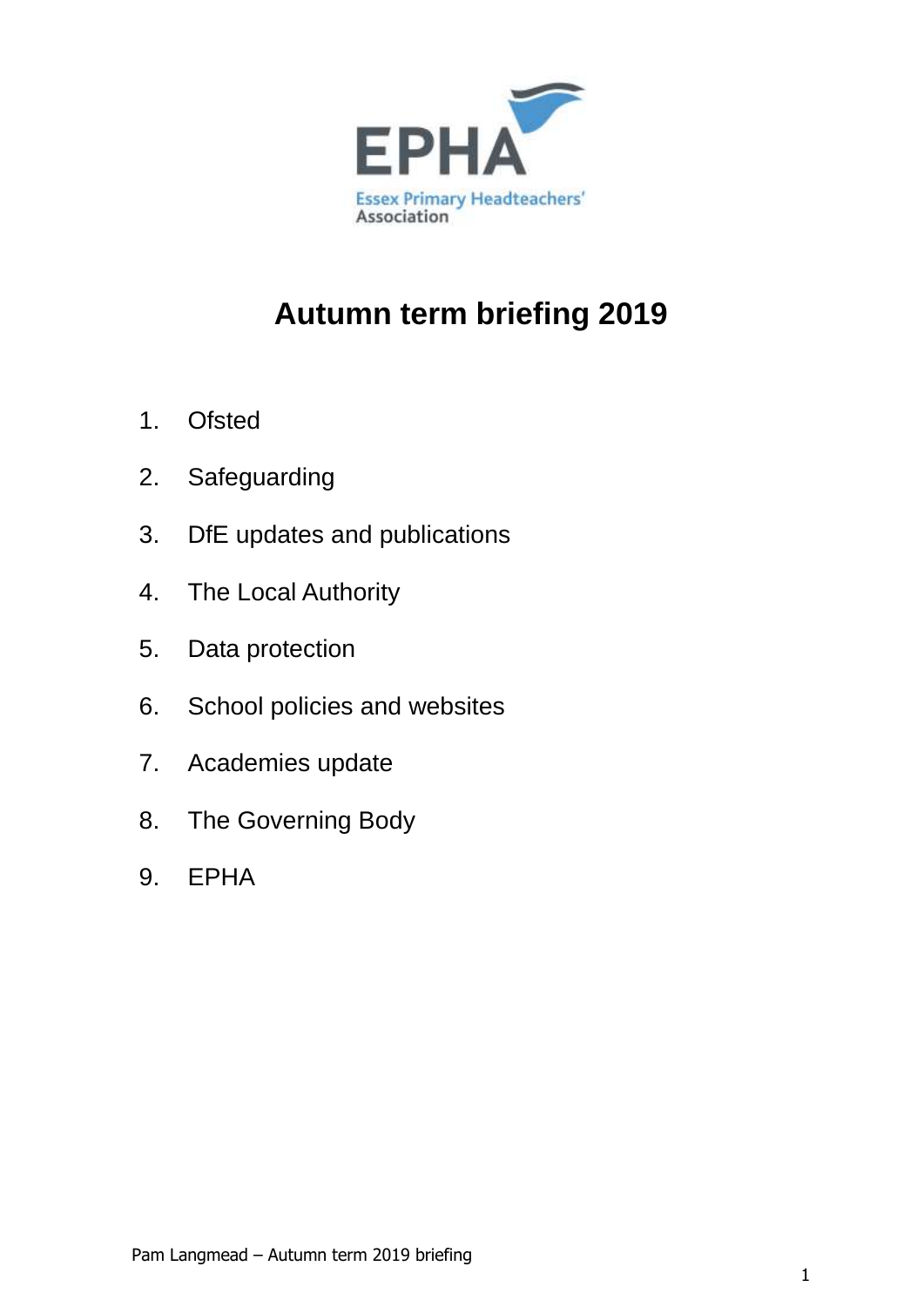### **Key information**

#### **Education Inspection Framework 2019**

Ofsted has published its new education inspection framework (EIF), following a consultation to which over 15,000 people responded. The new framework applies from September 2019.

The new key judgements, grade descriptors and inspection methodology are set out in the inspection handbooks, which describe the main activities carried out during inspections of maintained schools and academies under section 5 and section 8 of the Education Act 2005. There are separate handbooks for the inspection of early years, further education and skills, and independent settings.

#### **Key changes at a glance**

- A new 'quality of education' measure which puts greater emphasis on the curriculum
- Separate judgements for 'behaviour and attitudes' and 'personal development'
- Increasing the length of section 8 ('short') inspections from 1 to 2 days, except for small schools (150 or fewer pupils on roll)
- A 90-minute phone call between the lead inspector and the headteacher on the afternoon before an inspection begins
- Inspectors won't look at a school's internal performance data first-hand. If the school wants to use data, they'll be interested in the conclusions that are drawn and actions you take from that data
- There'll be a transitional period, to be reviewed in summer 2020, during which Ofsted will phase-in the 'intent' grade descriptors for the 'quality of education' judgement
- Instead of looking for an 'absence' of bullying under the 'behaviour and attitudes' judgement, inspectors will look at how schools 'tolerate bullying, harassment, violence, derogatory language and discriminatory behaviour ...and, crucially, how swiftly and effectively the school takes action'

#### **"Exempt" Outstanding schools – likely to be inspected in the future**

Under the current framework, Maintained primary and secondary schools and academies that were judged to be outstanding in their overall effectiveness at their most recent section 5 inspection are exempt from routine inspections under section 5.

This exemption does not apply to special schools (including maintained special schools, special free schools, alternative provision academies and non-maintained special schools), PRUs and maintained nursery schools, who will continue to be inspected under section 5.

If Her Majesty's Chief Inspector (HMCI) or the Secretary of State has concerns about the performance of an exempt school (or any other school covered by section 5), HMCI has power to inspect it at any time under section 8(2) of the Act.

However, schools rated 'outstanding' will no longer be exempt from routine Ofsted inspections, the Education Secretary has announced, after it emerged that some have not been checked for more than a decade.

Gavin Williamson unveiled the new rule as part of a raft of measures to tackle under-performance and ensure standards continue to rise, saying he would "leave no stone unturned" to achieve this. The DfE announced this in early September 2019, adding that:

There'll be a [consultation](https://www.gov.uk/government/news/new-drive-to-continue-boosting-standards-in-schools) on how to include 'outstanding' schools in a regular inspection cycle (consultation date not yet known)

The decision will be subject to parliamentary approval. It's not likely to take effect until September 2020

#### **School inspection update – Sean Harford briefing July 2019**

This edition of SIU is intended to provide inspectors with a single point of reference for any policy matters relating to the new framework that are not covered by the EIF school inspection handbooks published in May. Information in this edition of the SIU replaces or reiterates all previous guidance in earlier editions. There are some sections clarifying inspection practice. This includes:

-inspection conversation between the lead inspector and school leaders, where Ofsted has added some clarity about what inspectors will and will not expect from school leaders

Inspectors will use this conversation to understand:

- the school's context and the progress it has made since the previous inspection, including any specific progress made on areas for improvement identified at previous inspections that remain relevant under the EIF
- the headteacher's assessment of the school's current strengths and weaknesses, particularly in relation to: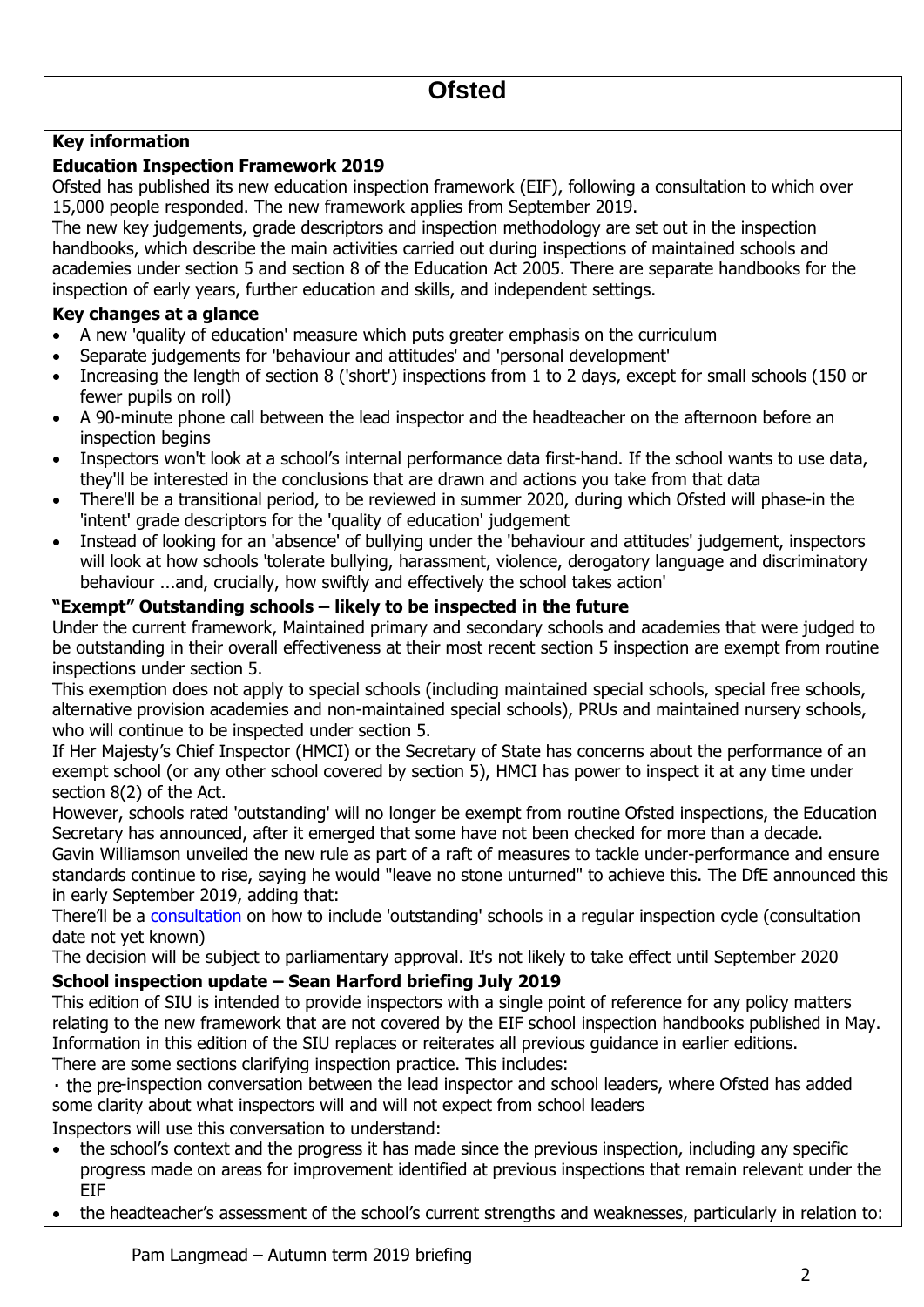- − the curriculum
- − the way teaching supports pupils to learn the curriculum
- − the standards pupils achieve
- − pupils' behaviour and attitudes
- − the personal development of pupils
- the specific areas of the school (for example, subjects, year groups, aspects of provision) that should be focused on during the inspection.

Inspectors will not follow any particular script in these conversations, though the existing questions to clarify the school's status and governance arrangements will continue to be part of the dialogue. The conversation will end once inspectors understand the headteacher's view of the school's context, progress and strengths and weaknesses. Crucially, it will only end once inspectors and leaders have a shared understanding of the subjects and areas that will be subject to curriculum 'deep dives' on the first day of inspection.

This conversation will normally last up to 90 minutes, but this is an upper limit rather than a target. There is no requirement for this conversation to be one continuous call. If the headteacher needs to pause the conversation for practical reasons or wants time to draw another colleague into the call, inspectors will act reasonably to accommodate this.

Inspectors will not expect leaders to have any particular information or evidence to hand in the conversation. They will not expect leaders to produce any information specifically for, or in anticipation of, this conversation. However, they will expect that headteachers have the level of understanding of the school's context, progress and strengths and weaknesses needed to lead that school day-to-day.

· using Ofsted Parent View

In the coming year, Ofsted will develop a new service to replace the existing Parent View, the service it uses to collect and publish parental feedback. The focus of the new service will be to increase the volume, quality and diversity of responses that they collect from parents during, and outside of, inspection.

Ahead of launching this new service, they are changing the current survey questions on the existing Parent View site to align them more closely with the EIF for September 2019. The new questions are informed by research we've carried out with parents and inspectors. (See toolkit information, below)

· using data about groups of pupils

Performance differences between boys and girls as well as those between ethnic groups are not included in inspection data summary reports (IDSR).

While there can be differences between the performance of groups of pupils at a national level, this is likely to become meaningless when analysed at school level, particularly when there are small cohorts.

Focusing on the underperformance of a particular group, in which data can be highly variable, can also have unintended consequences, such as unrealistic demands on schools and interventions based on analysis of very small groups of pupils.

· some changes around inspection reports.

From September, Ofsted reports will look different.

Parents have told us that they would prefer reports to be shorter and clearer. They want to see more attention paid to what is distinctive about a school and less education jargon. They also want reports to explain what it is like to be a pupil at the school, with particular regard to behaviour and how the school deals with bullying. We are amending our inspection report templates for September along these lines. We will be sharing our emerging thinking shortly, and will also make sure that inspectors receive training on writing the updated reports in time for September.

The briefing also emphasises the key safeguarding issue of **sexual violence and harassment.** It states: 'Keeping children safe in education' makes clear that a school's child protection policy should include procedures for minimising the risk of peer-on-peer abuse and for supporting victims, perpetrators and any other children affected by the abuse. The policy and procedures should be familiar to all staff in the school. Staff should be trained in procedures to follow if there are incidents of sexual violence or sexual harassment between pupils.

The school's procedures should be underpinned by the principle that sexual violence and sexual harassment are never acceptable and will not be tolerated.

There is also a section around awareness of **segregation by sex** in schools. Inspectors will consider:

Pam Langmead – Autumn term 2019 briefing ■ Is there segregation of pupils on the basis of any protected characteristic in lessons, unstructured time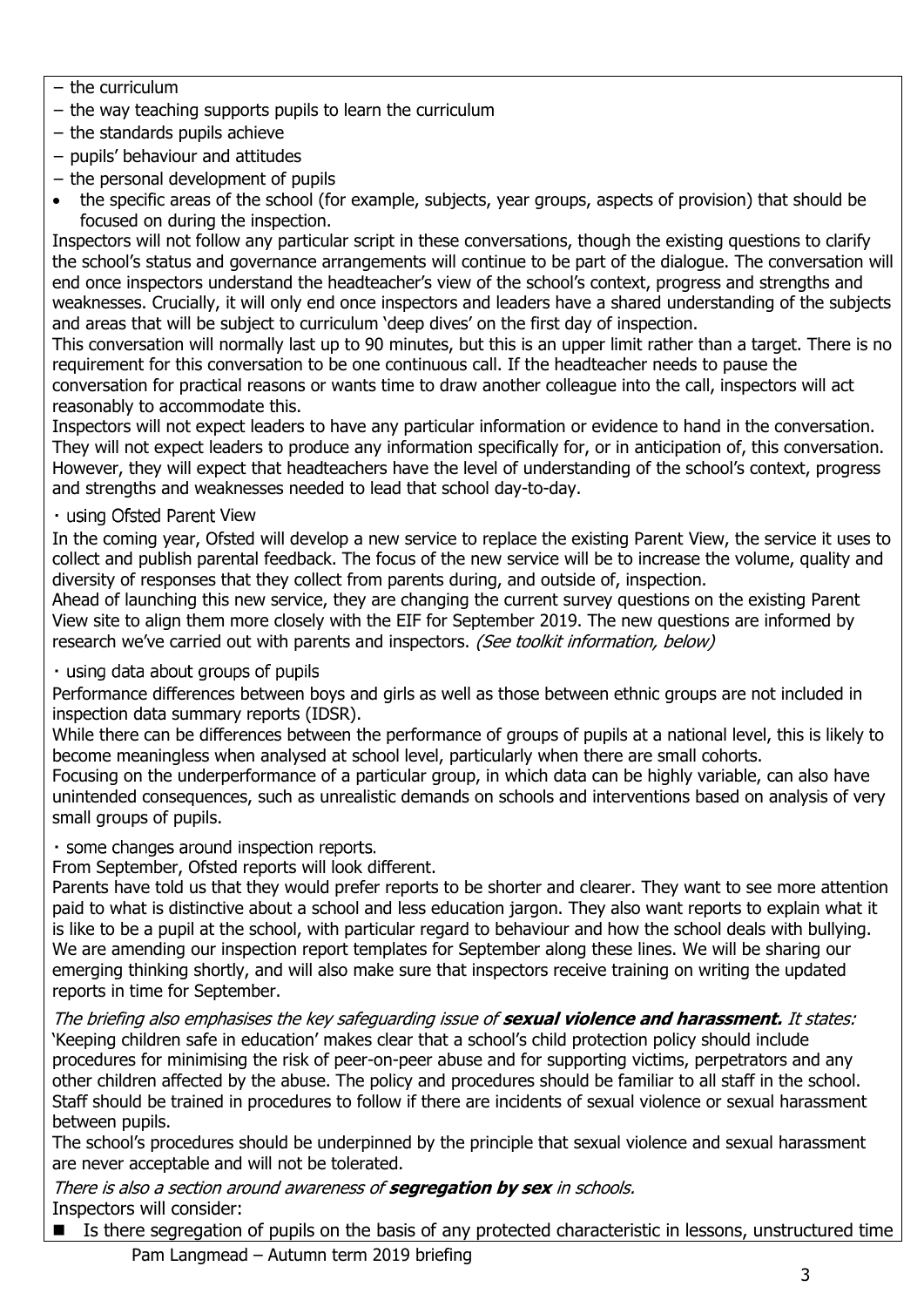and/or for any other school activities?

- If so, would or might a pupil reasonably take the view that segregation was detrimental to him or her?
- $\blacksquare$  If so, is the segregation covered by an exemption?

Inspectors will reflect this in their judgements and reporting. A school cannot be judged good or outstanding in leadership and management if it is segregating pupils unlawfully.

## **Careers advice**

In the new school inspection handbook, Ofsted includes the following in the 'good' descriptor for personal development:

'Secondary schools prepare pupils for future success in education, employment or training. They use the Gatsby Benchmarks to develop and improve their careers provision and enable a range of education and training providers to speak to pupils in Years 8 to 13. All pupils receive unbiased information about potential next steps and high-quality careers guidance. The school provides good quality, meaningful opportunities for pupils to encounter the world of work.'

## **External reviews of governance and pupil premium**

From September 2019, under EIF, inspectors will no longer recommend that the school carries out an external review of the pupil premium and/or governance, where weaknesses have been identified. As a consequence, they will also not make reference to the fact that this will be followed up at the next inspection.

If a school has received a recommendation before September 2019 to have an external review of the pupil premium and/or governance, inspectors will not request to see any outcome of this at the school's next inspection. Nevertheless, inspectors will pay attention to any evidence if the school wants to share it.

## **Parent View toolkit for schools – July 2019**

Ofsted has published a new toolkit for schools. Schools can use it to encourage parents and carers to share their experiences of their child's school using Ofsted Parent View. The toolkit states:

From September 2019, we are updating what we ask in the Ofsted Parent View survey so that it links more closely to Ofsted's new education inspection framework.

The survey continues to ask parents how strongly they agree or disagree with statements about their child's school, though the focus of what we ask parents has changed.

We have removed and adapted some of the statements. We have also added new questions, including a question for parents of children with special education needs and/or disabilities (SEND). This reflects the new framework and responds to requests from parents for a question in this area.

The survey asks parents to respond to 14 statements and questions.

1. My child is happy at this school.

- 2. My child feels safe at this school.
- 3. The school makes sure its pupils are well behaved.
- 4. My child has been bullied and the school dealt with the bullying quickly and effectively.
- 5. The school makes me aware of what my child will learn during the year.
- 6. When I have raised concerns with the school they have been dealt with properly.
- 7. Does your child have special educational needs and/or disabilities (SEND)? (yes or no)

If yes, the survey asks parents how strongly they agree with this statement: 'My child has SEND, and the school gives them the support they need to succeed.'

8. The school has high expectations for my child.

- 9. My child does well at this school.
- 10. The school lets me know how my child is doing.
- 11. There is a good range of subjects available to my child at this school.
- 12. My child can take part in clubs and activities at this school.
- 13. The school supports my child's wider personal development.
- 14. I would recommend this school to another parent. (yes or no)

Unless otherwise specified above, all the answer options to the statements are:

- strongly agree
- agree
- disagree
- strongly disagree
- don't know

For statement 4, 'My child has been bullied and the school dealt with the bullying quickly and effectively'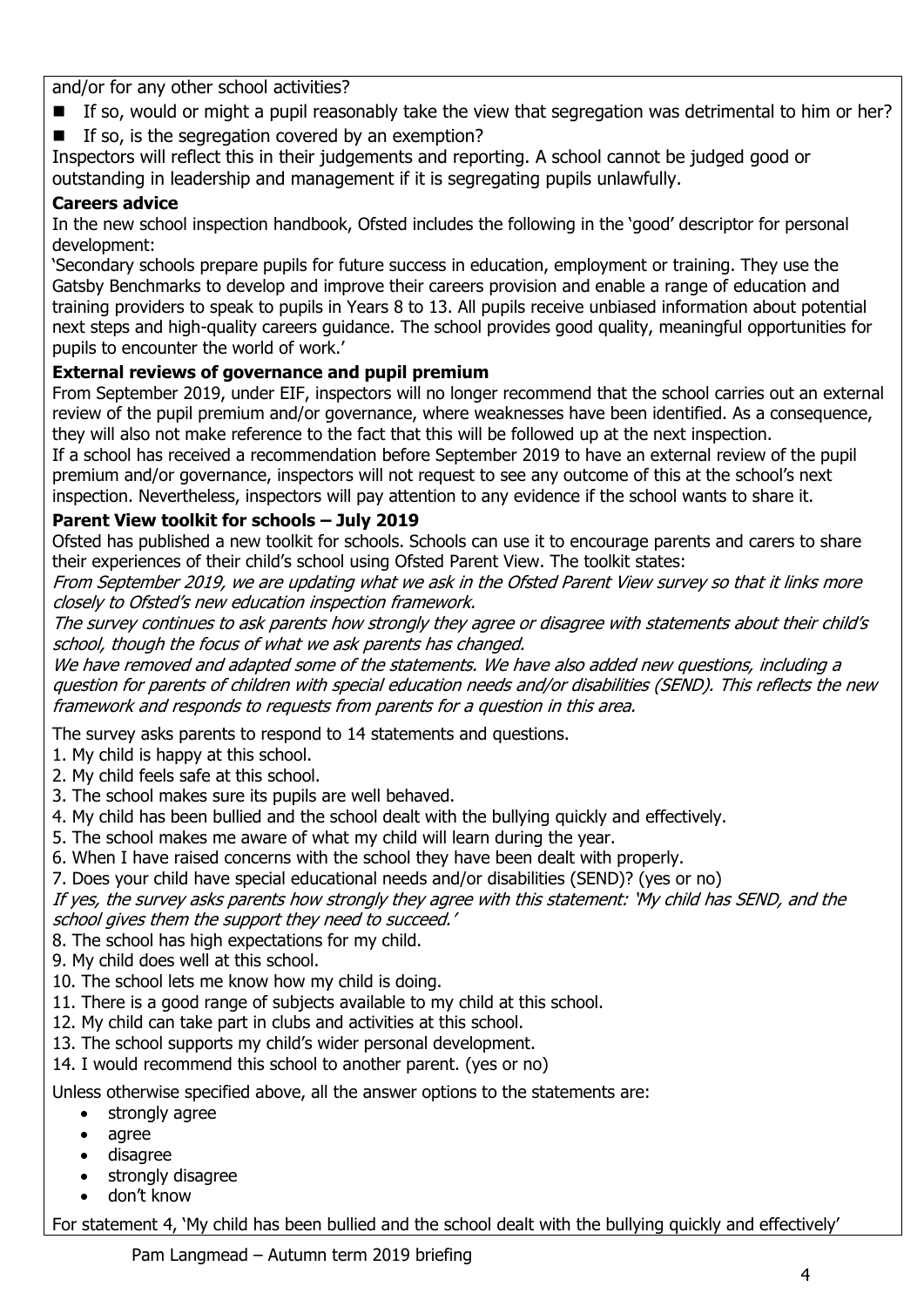parents can also select 'My child has not been bullied'.

For statement 6, 'When I have raised concerns with the school they have been dealt with properly' parents can select 'I have not raised any concerns'.

There is also a new Parent View poster for schools to use.

## **IDSR guidance – May 2019**

This guide gives an overview of the data contained in the primary inspection data summary report (IDSR) and information to assist in interpreting the charts.

#### **Teacher well-being at work in schools and further education providers – Ofsted research report July 2019**

While most teachers enjoy teaching and are positive about their workplace and their colleagues, self-reported well-being at work is generally low or moderate. Positive factors – such as school culture and relationships with colleagues – contribute to teachers' well-being. However, they are counterbalanced by negative factors, such as high workload, lack of work–life balance, a perceived lack of resources and a perceived lack of support from leaders, especially for managing pupils' behaviour. This Ofsted report, published in July, makes a number of conclusions and recommendations.

The report concludes:

- Teachers enjoy teaching and are positive about their workplace and colleagues, but they are disappointed by the profession
- Levels of satisfaction with life are higher among the general public than staff in schools and FES providers and overall levels of teachers' occupational well-being are low
- Workload is high, affecting work–life balance
- Staff perceive lack of resources as a problem that stops them from doing their job as well as they can
- Poor behaviour is a considerable source of low occupational well-being, and teachers do not always feel supported by senior leaders and parents with managing it
- Relationships with parents can be a negative factor and a source of stress
- Educators told us that they do not have enough influence over policy, which changes too quickly
- Educators also feel that Ofsted inspections are a source of stress
- Findings on overall support from senior leaders are mixed
- Staff need more support from their line managers

#### **Local Authority briefings on the Ofsted framework**

| Date                        | Venue                            | <b>District</b>  | Time            |
|-----------------------------|----------------------------------|------------------|-----------------|
| Thursday 12 September 2019  | <b>Tanys Dell</b>                | <b>Harlow</b>    | $08:00 - 09:30$ |
| Tuesday 17 September 2019   | <b>Bentfield Primary</b>         | Uttlesford       | $08:00 - 09:30$ |
| Tuesday 17 September 2019   | <b>Whitehall Academy</b>         | Clacton          | $08:30 - 10:00$ |
| Wednesday 18 September 2019 | Elmwood                          | Chelmsford       | $08:15 - 09:45$ |
| Thursday 19 September 2019  | <b>Alderton Juniors</b>          | Loughton         | $08:00 - 09:30$ |
| Friday 20 September 2019    | <b>Buttsbury Junior School</b>   | Billericay       | $08:15 - 09:45$ |
| Wednesday 25 September 2019 | ee Chapel Primary School         | <b>Basildon</b>  | $08:15 - 09:45$ |
| Wednesday 25 September 2019 | Southminster/Burnham             | Maldon           | $08:15 - 09:45$ |
| Wednesday 25 September 2019 | The Sweyne Park Secondary School | Rayleigh         | $16:00 - 17:30$ |
| Thursday 26 September 2019  | <b>Beckers Green</b>             | <b>Braintree</b> | $08:15 - 09:45$ |
| Thursday 26 September 2019  | <b>Brinkley Grove</b>            | Colchester       | $16:00 - 17:30$ |
| Wednesday 2 October 2019    | <b>Beaulieu Park</b>             | Chelmsford       | $08:15 - 09:45$ |

Pam Langmead – Autumn term 2019 briefing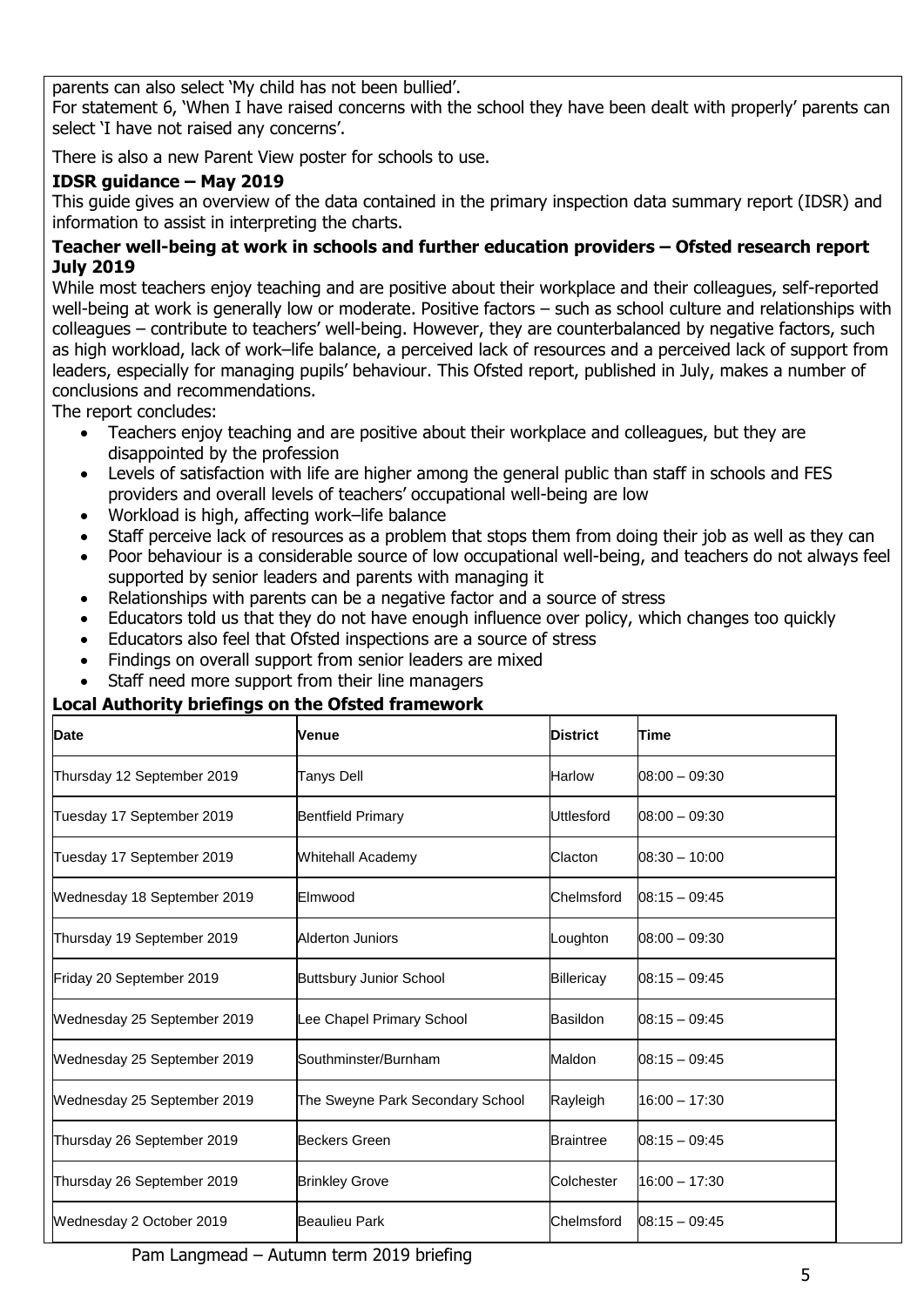| Friday 4 October 2019 | <b>Heybridge Primary</b> | Maldon | 09:45<br>08:15<br>ົ <u>່</u> |  |
|-----------------------|--------------------------|--------|------------------------------|--|
|-----------------------|--------------------------|--------|------------------------------|--|

The briefings are relevant for all phases primary, special and secondary and will last an hour and a half. Heads can choose to attend the briefing of their choice in any quadrant. Details of the capacity of the venues and how to book on will be communicated in the week commencing 09/09/19. There will be a small charge of £25 per school to cover costs.

## **Ofsted checklist following the notification phonecall - EPHA September 2019**

EPHA has produced a checklist for headteachers to use, to ensure that all of the information and documents required by Ofsted are ready and waiting, and that key people are aware of their responsibilities during inspection. We recommend that you discuss this with staff and governors well in advance of any inspection, so that you are Ofsted-ready.

### **7-minute staff meeting on new framework**

Available on the EPHA website [https://essexprimaryheads.co.uk/info-and-documents/seven-minute-staff](https://essexprimaryheads.co.uk/info-and-documents/seven-minute-staff-meetings/)[meetings/](https://essexprimaryheads.co.uk/info-and-documents/seven-minute-staff-meetings/)

#### **Michelle Winter – new senior HMI in East of England**

Michelle Winter is one of Her Majesty's Inspectors. She is a qualified teacher and, before working for Ofsted, gained extensive experience as the headteacher in large primary schools. Her responsibilities include leading the team of HMI in the East of England (taking over from Jeremy Spencer). She also oversees Ofsted's inspections of initial teacher education, the quality assurance of inspections, and the complaints process. Michelle leads inspections of maintained and independent schools, service children's education, initial teacher education and local authority school improvement services.

## **Relevant Documents and Guidance**

- School Inspection Handbook –section 5 including evaluation descriptors *September 2019*
- School Inspection handbook section 8 *September 2019*
- The Education Inspection Framework education, skills and early years *May 2019*
- Inspecting the Curriculum September 2019
- IDSR guidance *May 2019*
- Teacher well-being at work in schools and further education July 2019
- Parent View Toolkit for Schools and Poster *July 2019*
- Ofsted checklist following the notification phone call EPHA September 2019
- Ofsted inspection website
- Inspecting safeguarding in early years, education and skills settings *September 2019*

All guidance can be found on GOV.UK [https://www.gov.uk/government/collections/ofsted-inspections](https://www.gov.uk/government/collections/ofsted-inspections-of-maintained-schools)[of-maintained-schools](https://www.gov.uk/government/collections/ofsted-inspections-of-maintained-schools)

Information at<https://www.gov.uk/guidance/being-inspected-as-a-maintained-school-or-academy> Or on the EPHA website [www.essexprimaryheads.co.uk](http://www.essexprimaryheads.co.uk/)

- Download the new School Inspection Handbooks and Education Inspection Framework
- Use the EPHA checklist to make sure that you and your staff are "Ofsted ready"
- Use the EPHA 7-minute staff meeting to outline the key changes
- Read the teacher wellbeing report, and consider the conclusions and recommendations to support your workforce
- Book and attend one of the LA Ofsted briefings
- Check that the school and Governing Body is fully, legally compliant and is meeting statutory responsibilities.
- Check that your website is up to date and fully compliant –see checklists on the EPHA website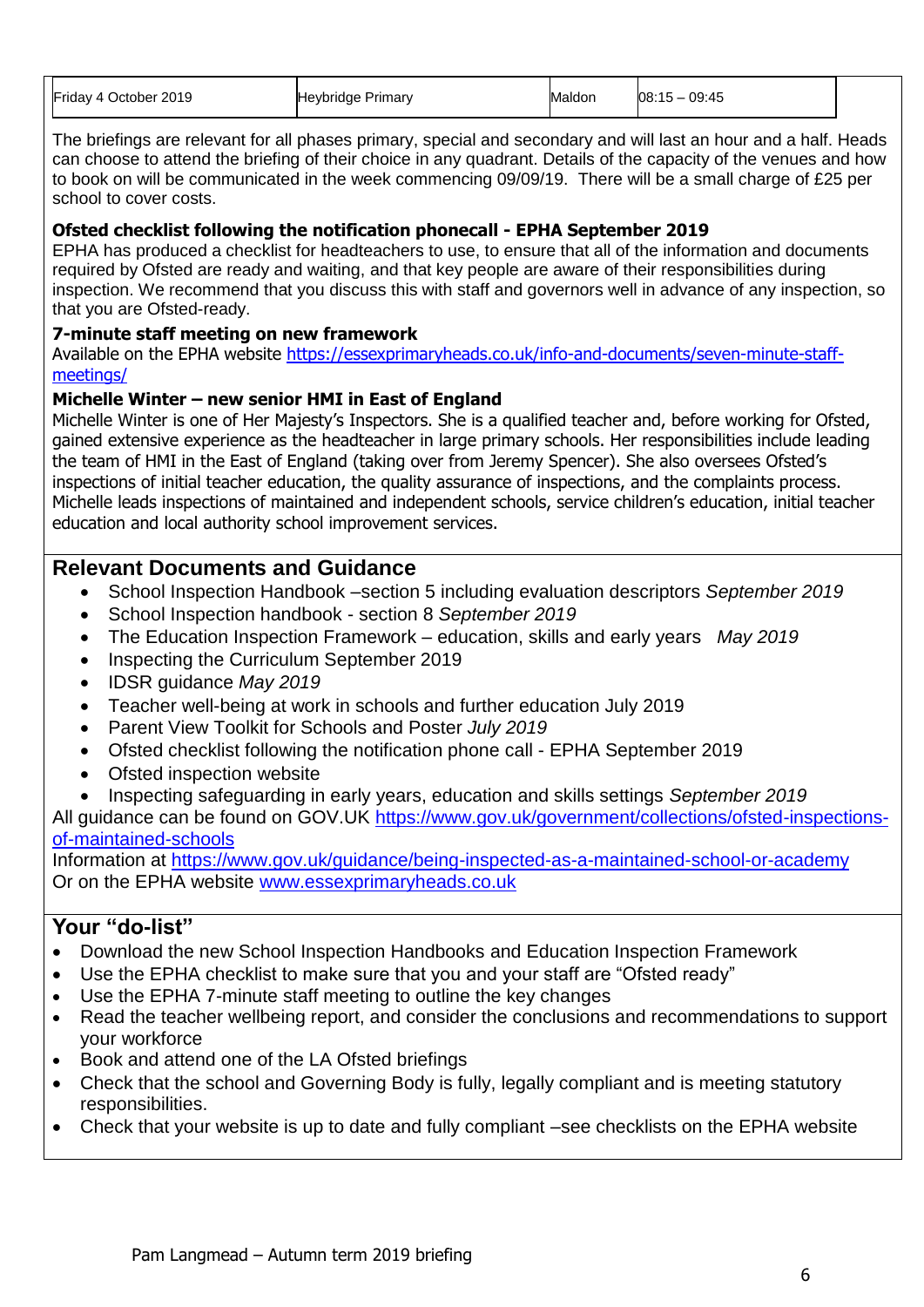## **Safeguarding**

## **Keeping Children Safe in Education – September 2019**

The new version of Keeping Children Safe in Education is now in force.

*Ensure your staff are familiar with the part 1 updates and the new part 5, as well as Annex A* As safeguarding training should be regularly updated, it would be good practice to provide training for your staff that's in line with the latest version of the guidance.

## **Types of abuse**

- Upskirting is now a form of peer-on-peer abuse
- There is new information on serious violent crime (29-30)

**Part 2** - the management of safeguarding

- Multi-agency working (68-75)
- Reference to new relationships, health and sex education (89)

## **Part 3** - safer recruitment

- Maintained schools should carry out section 128 checks on their governors
- Associate members don't need to have an enhanced DBS check

## **Annex C** - online safety

There's now a link to new DfE guidance on [teaching online safety in schools.](https://www.gov.uk/government/publications/teaching-online-safety-in-schools)

*Make sure your induction processes cover the updated part 1 requirements* All staff should be aware of systems within their school which support safeguarding and these should be explained to them as part of staff induction. This should include the following:

- ▶ Child protection policy
- ▶ Behaviour policy
- Staff behaviour policy (code of conduct)
- Safeguarding response to children who go missing from education
- (At least) Part 1 and Annex A of Keeping Children Safe in Education
- The role and identity of the designated safeguarding lead (and any deputy DSLs)

I have updated the KCSiE staff quiz (including a question-only version, questions and answers, and a PowerPoint presentation).

## **Child Protection policy – October 2019**

A new model child protection policy has been produced for schools, with further updates in October – this reflects the latest statutory and local guidance and should be adapted and adopted for use in your school.

## **Multi-agency safeguarding arrangements in Essex from September 2019**

There are many agencies in Essex supporting children and young people, and it is very important that they all work together as a partnership to ensure they are keeping children safe.

Some changes are being made to the way these agencies work together to keep children safe, because of new government guidance set out in Working Together 2018. The main changes are that: 1. There are now seven organisations in Essex who are jointly responsible by law for the partnership arrangements for keeping children safe:

- Essex County Council
- **Essex Police**
- Five of the seven Clinical Commissioning Groups covering the county of Essex

## These are known as the **Statutory Partners.**

2. The Statutory Partners have identified **relevant agencies** which are legally required to cooperate with the new safeguarding arrangements.

**Schools are one of the relevant agencies** – with 552 settings, Essex schools are vital safeguarding partners. School representatives will be engaged as part of the ESCB Executive and sub-committees to ensure joint working to safeguard children within a multi-agency shared approach.

3. These new partnership arrangements will continue to be referred to as the Essex Safeguarding Children Board (ESCB) keeping its name and identity as a well-known and trusted brand.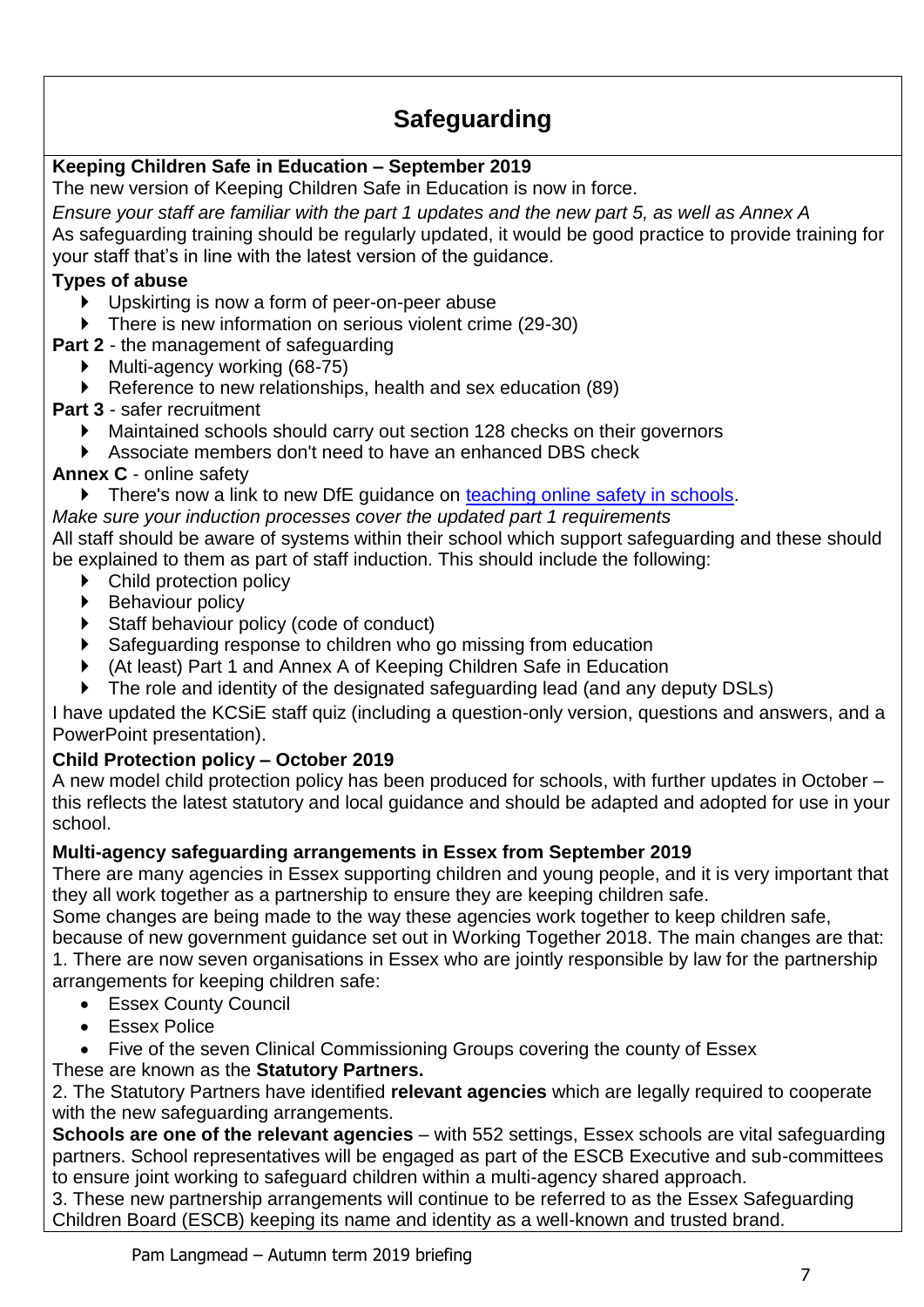Schools are represented on the ESCB:

- Primary education (*Pam Langmead*)
- Special Education (*Simon Wall*)
- Secondary education (*Simon Thompson*).

In addition, the Essex CC Director for Education *(Clare Kershaw)* sits on the ECSB Executive Board. Other members (including those from colleges) may sit on ESCB sub-committees, the ESCB Assembly or be part of Stay Safe Groups

4. While the ESCB will retain parts of its structure that are known to work well, it will also make further changes which includes learning from best practice.

5. The Multi-agency Plan sets out the detail of how the new ESCB will operate from 29 September 2019. It will be supported by an ESCB Constitution document which will contain the governance details. The Plan can be accessed at

[https://essexprimaryheads.co.uk/files/essex-multi-agency-safeguarding-arrangements-plan](https://essexprimaryheads.co.uk/files/essex-multi-agency-safeguarding-arrangements-plan-september-2019.pdf)[september-2019.pdf](https://essexprimaryheads.co.uk/files/essex-multi-agency-safeguarding-arrangements-plan-september-2019.pdf)

## **Schools safeguarding audit**

**The ESCB** has agreed that the schools S175 audit will be aligned to the S11 audit timescales and therefore will not take place until 2021. You may still use the audit as an evaluation tool, but it won't be due for submission until (probably May) 2021.

## **FGM guidance for schools June 2019**

The national FGM Centre has produced really useful guidance for schools to use in relation to concerns about FGM. The purpose of this guidance is to equip professionals in education settings to respond to concerns regarding girls at risk of FGM. Within this document, you will find:

- General information on FGM & the law
- FGM risk indicators
- Requirements of the RSE guidance regarding FGM
- How to explore concerns with children and parents/carers
- A resource on how to explore concerns and make referrals to children's social care

The guidance also includes an update global map detailing FGM prevalence – a useful resource for your safeguarding noticeboard.

## **Safeguarding forums for schools – autumn term 1.30 - 4.30 pm**

- N-EAST Wednesday 13 November Weston Homes Community Stadium
- SOUTH Thursday 14 November Holiday Inn, Basildon
- WEST Wednesday 20 November Weston Homes Business Centre, Takeley

MID Thursday 21 November Chelmsford City Football Club

[https://schools-](https://schools-secure.essex.gov.uk/pupils/Safeguarding/Termly_Safeguarding_Briefings/Pages/default.aspx)

[secure.essex.gov.uk/pupils/Safeguarding/Termly\\_Safeguarding\\_Briefings/Pages/default.aspx](https://schools-secure.essex.gov.uk/pupils/Safeguarding/Termly_Safeguarding_Briefings/Pages/default.aspx)

## **Child protection records – record of transfer form**

It is vital that any setting should have knowledge of previous child protection concerns about a child where they exist. Please ensure that child protection files 'follow the child' to any new educational setting (including from Early Years to primary and from secondary to college). This is a requirement within KCSIE *(Annex B, the role of the Designated Lead):* 

Jo Barclay has produced guidance and provided a template for the transfer of child protection files in this briefing sheet.

## **Template to record that your staff have received key safeguarding documents**

Jo Barclay has written a template for schools to use to record that all staff have been provided with the key documents referred to in 'Keeping Children Safe in Education'. She suggests you keep copies on individual staff files, or in a separate file where you record staff CPD and training (or both!). The template is available on Essex School Infolink safeguarding section or on the EPHA website.

**NSPCC report 2019 – How safe are our children online?**

An overview of data on child abuse online.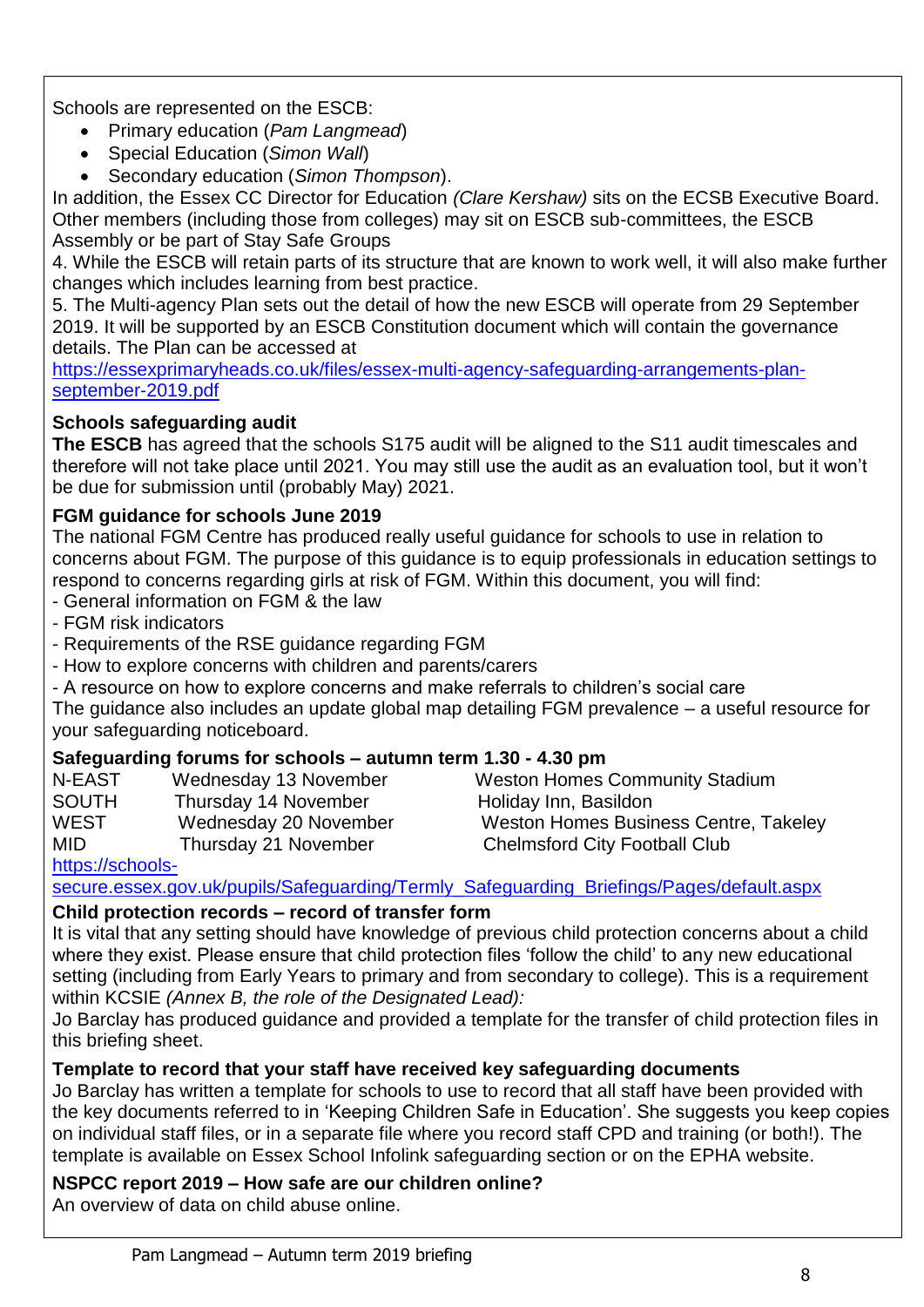## **Guidance for safer working practice in education settings May 2019**

This document is an update by the Safer Recruitment Consortium of a document first published for schools by the Department for Education and Skills (DfES). It was initially issued as those working with children had expressed concern about their vulnerability and requested clearer advice about what constitutes illegal behaviour and what might be considered as misconduct. Education staff asked for practical guidance about which behaviours constitute safe practice and which behaviours should be avoided.

This safe working practice document is NOT statutory guidance from the Department for Education; it is for employers, local authorities and/or the Three Safeguarding Partners to decide whether to use this as the basis for their code of conduct / staff behaviour guidelines.

The document seeks to ensure that the responsibilities of senior leaders of educational settings towards children and staff are discharged by raising awareness of illegal, unsafe, unprofessional and unwise behaviour. It should assist staff to monitor their own standards and practice and reduce the risk of allegations being made against them. It is also recognised that not all people who work with children work as paid or contracted employees. The principles and guidance outlined in this document still apply and should be followed by any person whose work brings them into contact with children. The guidance will also support employers in giving a clear message that unacceptable behaviour will not be tolerated and that, where appropriate, legal or disciplinary action is likely to follow. *Once adopted, as part of an establishment's staff behaviour policy, the school or settings may refer to the document in any disciplinary proceedings.*

## **Seven-minute Safeguarding Staff Meetings**

EPHA has produced a series of "Seven-minute Safeguarding Staff Meetings" on a range of topics. During the summer these were all updated to ensure they reflect current guidance. Latest topic published is a staff meeting on County Lines.

<https://essexprimaryheads.co.uk/info-and-documents/seven-minute-staff-meetings/>

## **ESCB Annual report 2018-19**

Available on the ESCB website

[http://www.escb.co.uk/Portals/67/Documents/Reports%20Plans/ESCB%20Annual%20Report%202017-](http://www.escb.co.uk/Portals/67/Documents/Reports%20Plans/ESCB%20Annual%20Report%202017-18%20Final%20Web.pdf) [18%20Final%20Web.pdf](http://www.escb.co.uk/Portals/67/Documents/Reports%20Plans/ESCB%20Annual%20Report%202017-18%20Final%20Web.pdf)

The report gives information about the work of the Essex Safeguarding Children Board during the past year, and includes child protection statistics for Essex.

## **Relevant Documents and Guidance**

- Keeping Children Safe in Education DfE September 2019
- Working Together to Safeguard Children July 2018
- Information sharing advice for safeguarding practitioners DfE 2018
- Guidance for safer working practice in education settings May 2019
- Sexual Violence and Sexual Harassment in schools DfE May 2018
- How safe are our children online? NSPCC report 2019
- ECC model Child Protection Policy September 2019
- Essex Multi-Agency Safeguarding Arrangements Plan September 2019
- EPHA Seven-minute safeguarding staff meetings [https://essexprimaryheads.co.uk/info-and](https://essexprimaryheads.co.uk/info-and-documents/seven-minute-staff-meetings)[documents/seven-minute-staff-meetings](https://essexprimaryheads.co.uk/info-and-documents/seven-minute-staff-meetings)
- Child Protection Records file transfer 2019
- ESCB Effective Support for Children and Families in Essex July 2017
- How to promote positive emotional well-being and reduce the risk of suicide in children and young people – ECC guidance – Spring 2018
- Keeping pupils and staff safe –Autumn 2018
- ESCB Annual report 2018-19
- Children's Safeguarding Service (Education) 01245 436744
- Essex Schools Infolink safeguarding pages

<https://schools.essex.gov.uk/pupils/Safeguarding/Pages/Safeguarding.aspx>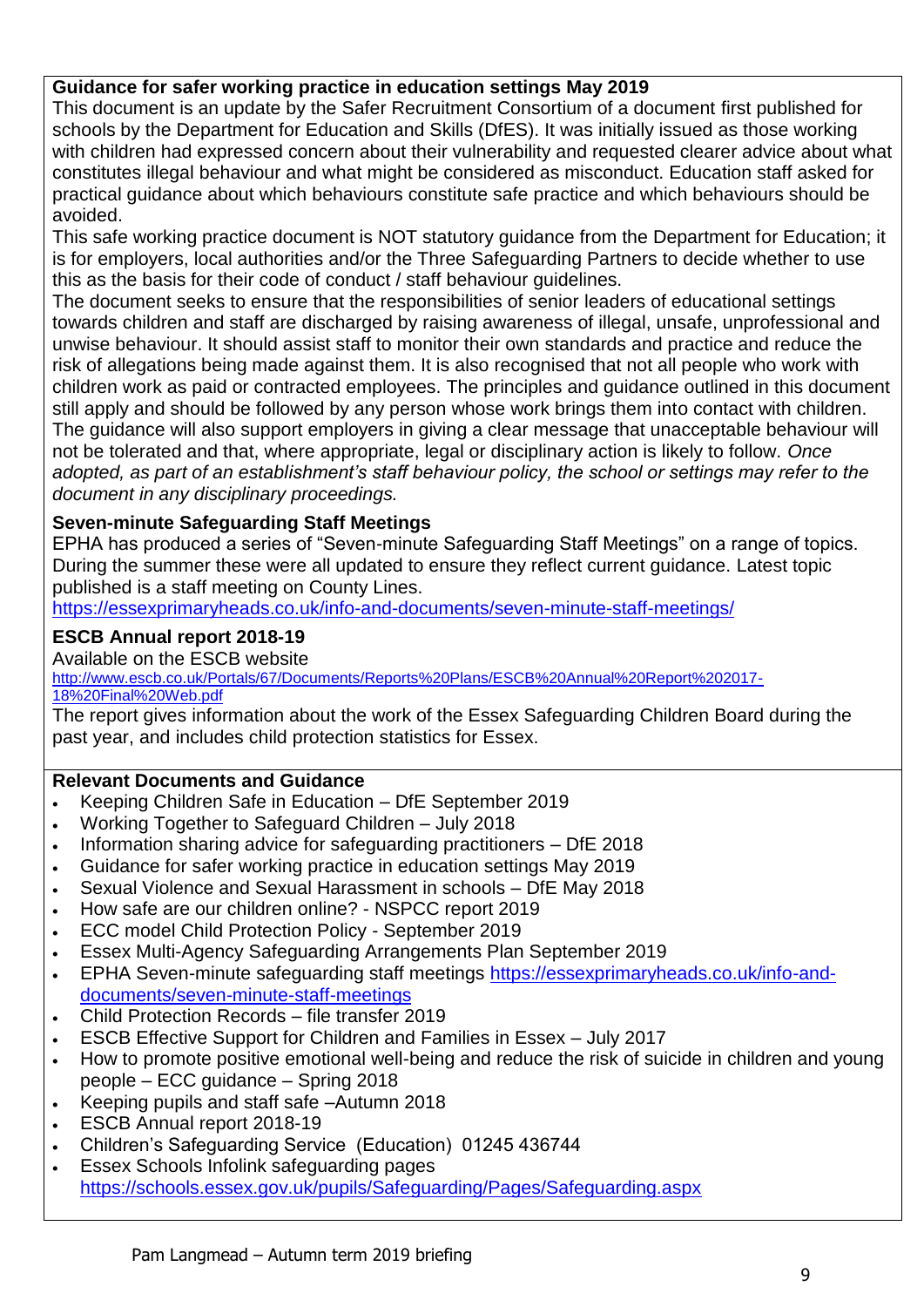- Download the new KCSiE guidance
- Ensure all of your staff have read at least part 1 and Annex A and, later in the term, use the EPHA quiz to check their understanding and knowledge
- Update and approve the latest Child Protection Policy –August 2019
- Download and use the new FGM guidance to support staff
- Attend one of the safeguarding network group meetings in the autumn term
- Use the EPHA "Seven-minute safeguarding staff meetings" to keep your staff up to date with current issues including the latest presentation on County Lines
- Ensure that you are signed up to Andrew Hall's brilliant weekly safeguarding briefing <http://www.safeguardinginschools.co.uk/>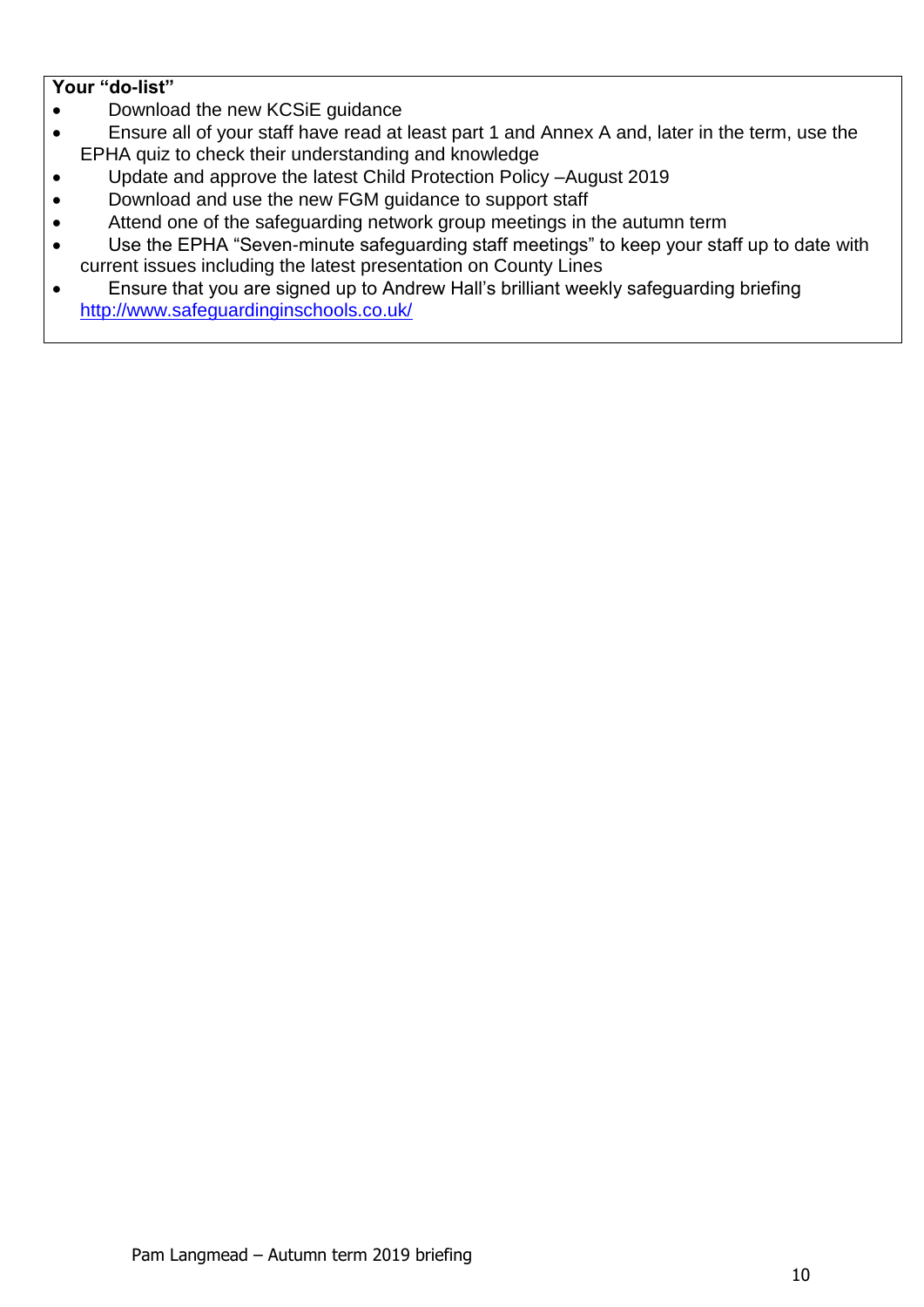## **DfE updates and publications**

## **Key information**

**New Secretary of State – Gavin Williamson** *(NB accurate at date of writing 06/09/19!!)*

Gavin Williamson has been appointed as the new education secretary, in Boris Johnson's first cabinet line-up. Here is what we know about him

1. Born in 1976, Gavin Williamson is 43 years old. The average age of an education secretary is 49.5.

However he is far from being the youngest to ever take the role. That honour goes to Ruth Kelly, who was just 36 when appointed.

2. He was born in Scarborough, North Yorkshire. He is the third education secretary from Yorkshire, after David Blunkett and Justine Greening.

3. Unusually, he attended a comprehensive secondary school, but he is not the first to have done so. Greening claimed that title when she was appointed back in 2016.

4. An often touchy subject, but as the role involves children so directly it will be mentioned at times: Gavin Williamson has two children. This is as close as physically possible to the average, which is 1.69. The most common number of children is zero.

5. Williamson studied social sciences at the University of Bradford.

6. He has been a Conservative for most of his life, and served as chair of Conservative Students, the precursor to Conservative Future, while at university.

7. Williamson worked in the manufacturing industry, as managing director of fireplace firm Elgin & Hall and later as boss of Aynsley China.

8. He has a strong voting record in favour of greater school autonomy – voting in favour of more freedoms and to support the academies programme 100 per cent of the time.

9. His predecessor, Damian Hinds, was in role for 563 days. The average is 842. If Williamson stays in office for the average number of days he will leave on November 13, 2021.

#### **SPENDING REVIEW 2019 School funding pledges**

On 4th September the Chancellor, Sajid Javid, announced the fastest planned increase in day-to-day departmental spending for 15 years. The Spending Round set out departmental spending plans for 2020- 2021. A heavy focus was placed on delivering on the 'public's priorities' - including health, education, and security. Compared to the previous year, departments will get a £13.8 billion real term increase in day-to-day spending.

Full document: [https://www.gov.uk/government/publications/spending-round-2019-document/spending](https://www.gov.uk/government/publications/spending-round-2019-document/spending-round-2019)[round-2019](https://www.gov.uk/government/publications/spending-round-2019-document/spending-round-2019)

#### *Education and Skills*

- Increase school spending by £7.1 billion by 2022-23.
- Day-to-day funding will rise at least in line with inflation and pupil numbers next year.
- Every secondary school allocated £5k per pupil next year.
- Primary schools allocated £4k per pupil by the following year.
- Teachers opening pay to increase to £30,000 by 2022/23.
- This is part of a three-year resource settlement for schools.
- £700m for SEND funding an 11% increase on 2019/2020 funding levels.
- £400 million increase in Further Education funding.
- £66 million in early years spending.
- What could this mean for Essex Schools?

The Statement confirms that nationally primary and secondary schools will receive an increase of £2.6bn in 2020/21 with a focus on levelling funding up. Based on the amount the DfE funds Essex per pupil for primary and secondary schools, we are ranked 127th for primary and 111th for secondary out of 149 authorities. So as a lower funded authority Essex could benefit.

Secondary schools will now receive a minimum of £5,000 per pupil and currently 44 of the 80 secondary schools in Essex receive less than £5,000 per pupil. Next year primary schools will receive a minimum of £3,750, moving up to £4000 the following year. Currently there are 279 schools out of 449 primary schools in Essex that receive less than £4,000 per pupil.

#### **Primary school accountability in 2019 –DfE September 2019**

A technical guide for primary maintained schools, academies and free schools This guidance explains the primary accountability measures, including how a school's progress scores are calculated.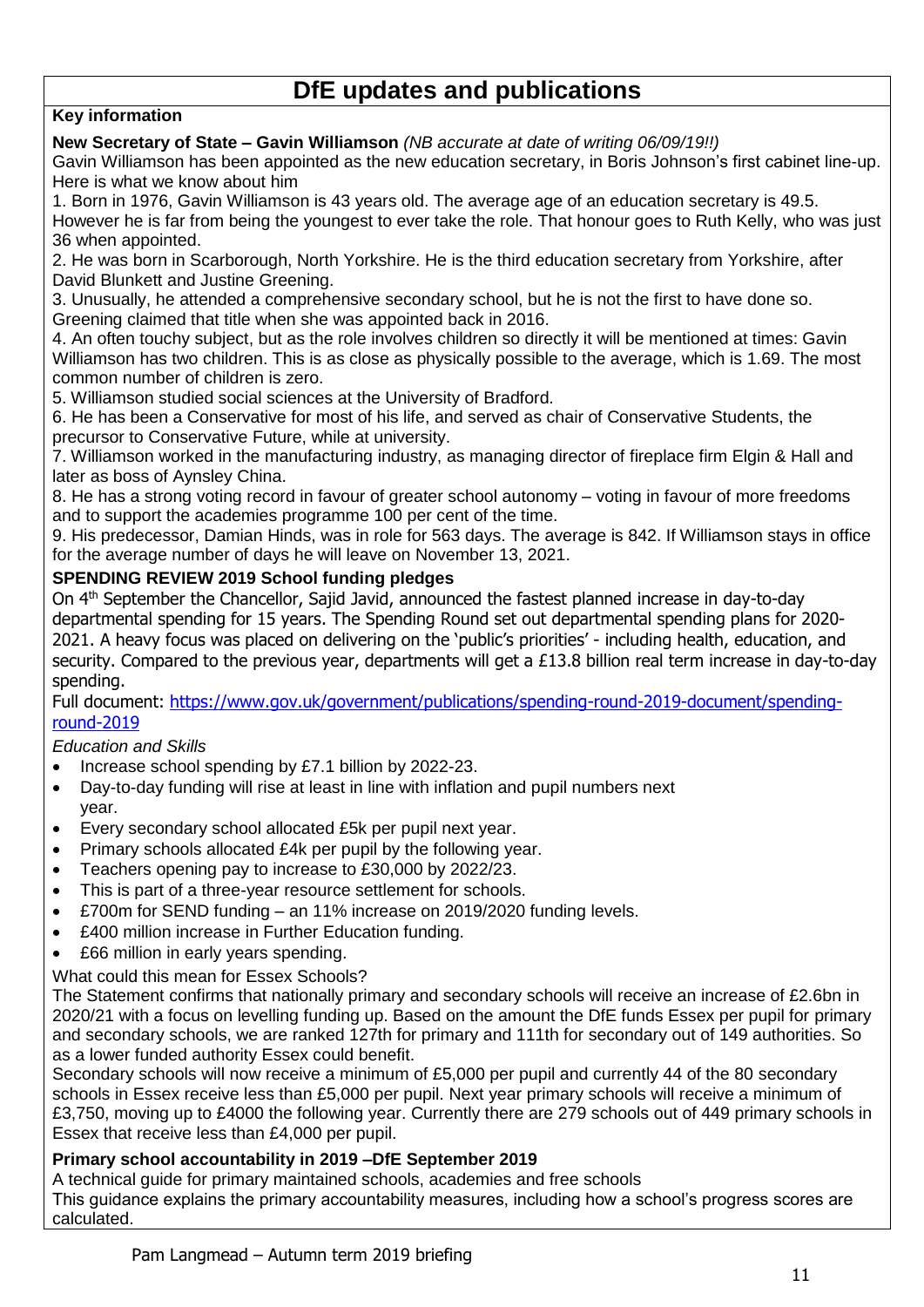Schools received their own provisional progress scores on 3 September 2019. Annex B of this guidance provides the national distribution of schools' progress scores in 2019 to help schools interpret and contextualise their own scores.

The assessments used to measure the progress that schools help their pupils achieve between Key Stage 1 and Key Stage 2 are:

• Key Stage 1 results in English reading, English writing and mathematics teacher assessments, that were administered in summer 2015, when the 2019 Year 6 cohort were aged 7; and

• Key Stage 2 results in English reading and mathematics tests, reported as scaled scores, and the English writing teacher assessments that were administered in summer 2019.

*Updates to the guidance in September 2019* 

As in previous versions, the tables and diagrams in the guidance have been updated to reflect the provisional 2019 data. This guidance also includes updates to:

• reflect the removal of the floor and coasting standards from September 2019 (page 7); and

• explain changes to the methodology to reflect new pre-key stage standards for pupils working below the level of the test or assessment which were implemented in the 2018/19 academic year. Updated guidance on this is included on pages 20- 21.

## **School census dates for 2019/20**

The School Census will fall on the following dates:

Autumn Census - Thursday 3 October 2019 (LA Deadline for Maintained Schools of Friday 4 October 2019). Spring Census - Thursday 16 January 2020 (LA Deadline for Maintained Schools of Friday 17 January 2020). Summer Census - Thursday 21 May 2020 (LA Deadline for Maintained Schools of Friday 22 May 2020). Technical information and guidance available at

https://www.gov.uk/government/publications/school-census-2019-to-2020-technical-information

## **School Teachers' Pay and Conditions Document 2019**

This was published on  $20<sup>th</sup>$  September 2019 – applicable from 1<sup>st</sup> September. The main changes to the Document and accompanying guidance since 2018 make provision for the September 2019 pay award and the devolution of teachers' pay arrangements in Wales from September 2018 as referred to above.

## **Teacher's Pay Award (Schools Week article 22nd July)**

The government has **confirmed teacher pay arrangements from September**, but schools face having to fund most of the pay rise from existing budgets.

Here is what schools need to know.

1. Who gets what rise?

Unlike last year, when the government ignored STRB calls for a 3.5 per cent rise across the board and handed it only to early career teachers, ministers have this year accepted the STRB's recommendations in full.

It means that **the minimum and maximum salaries in each pay grade will increase by 2.75 per cent.** The rise applies to all ranges – unqualified, main, upper and leadership.

2. How do the pay rises work?

Today's announcement doesn't mean that every teacher in England automatically gets a 2.75 per cent pay rise, because it is still up to schools to determine what they pay their teachers.

What it does mean is that the top and bottom end of each teacher pay range will increase by the relevant amount, meaning those on the highest and lowest salary in each band will get an automatic rise.

However, the teacher pay scales, which will be confirmed by the government later in the summer, only apply to local authority-maintained schools. Academies can set their own pay scales.

3. Will the rise be enough to tackle recruitment and retention?

Not as far as the STRB is concerned. Its report includes a number of stark warnings about the ever-growing crisis in teacher supply, and concludes its recommendations are only "a step towards improving the position of the teachers' pay framework in the wider labour market".

In short, teaching will continue to struggle to attract enough workers if they are likely to earn more elsewhere. The STRB has also warned of "a number of structural issues with the current pay framework" which need to be addressed, and says it wants to sit down with Damian Hinds to discuss them.

"Failing to prioritise teacher supply through an investment in pay may lead to financial savings in the short term, but these are likely to be outweighed by additional costs and reduced productivity across the education system in the longer term," the report warned.

## **Brexit preparation guidance for schools**

On 19 August the Government published advice for schools on how to prepare for a no-deal Brexit. Who knows whether it will be needed?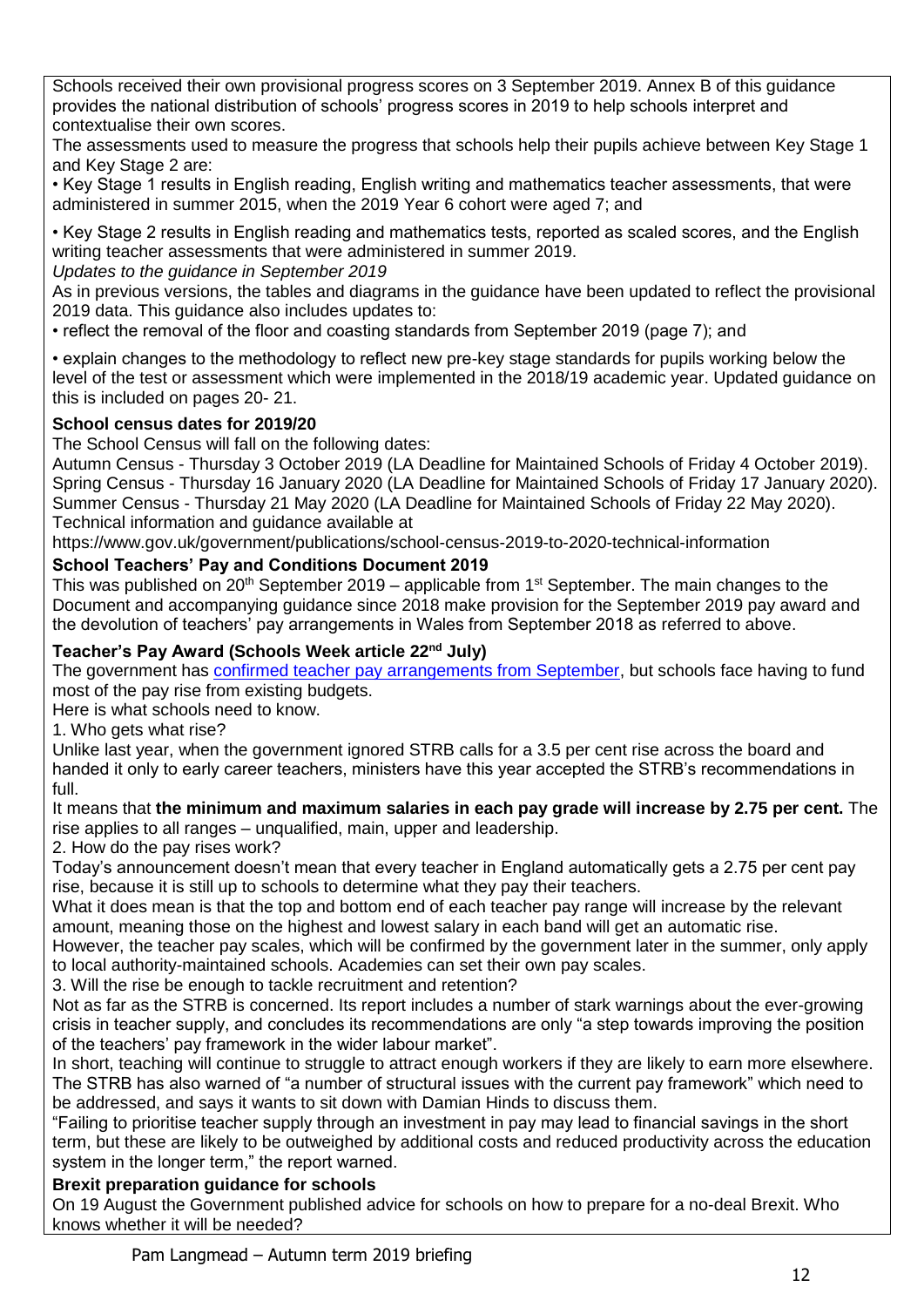[https://www.gov.uk/government/publications/eu-exit-no-deal-preparations-for-schools-in-england/eu-exit-no](https://www.gov.uk/government/publications/eu-exit-no-deal-preparations-for-schools-in-england/eu-exit-no-deal-preparations-for-schools-in-england)[deal-preparations-for-schools-in-england](https://www.gov.uk/government/publications/eu-exit-no-deal-preparations-for-schools-in-england/eu-exit-no-deal-preparations-for-schools-in-england)

The following areas are considered:

*The EU Settlement Scheme*

Inform any staff, parents or carers of pupils who are EU, EEA or Swiss citizens that they need to apply to the EU Settlement Scheme to continue living in the UK after 2020.

*Staff from the EU arriving after Brexit*

Read [employing EU, EEA and Swiss citizens and their family members after Brexit](https://www.gov.uk/guidance/employing-eu-eea-and-swiss-citizens-and-their-family-members-after-brexit) to make sure your staff can work in the UK.

*School places after Brexit*

Schools and local authorities cannot take into account nationality or immigration status when deciding which pupils to admit. There will be no change to this after Brexit.

*Prepare as an employer*

Read the [advice about employing](https://www.gov.uk/guidance/employing-eu-eea-and-swiss-citizens-and-their-family-members-after-brexit#employing-eu-eea-and-swiss-citizens-if-the-uk-leaves-the-eu-without-a-deal) to prepare.

Read the guidance on [workplace rights if there's no Brexit deal.](https://www.gov.uk/guidance/workplace-rights-after-brexit)

*European teaching qualifications*

*Checking for EEA teacher sanctions or restrictions*

If there's a no-deal Brexit, EEA professional regulating authorities will no longer be required to automatically share details of any sanction or restriction imposed on teachers with the Teaching Regulation Agency (TRA). This means the TRA will no longer automatically receive or maintain details of those teachers who have been sanctioned, post exit, in EEA member states.

In this case schools must continue to carry out the same safer recruitment checks for applicants who have lived or worked outside the UK as they currently do for all other staff. In addition, schools must continue to make any further checks they think appropriate so they can consider any relevant events that occurred outside the UK. Schools will be able to apply the same processes as they do when employing an individual from the rest of the world.

If the UK leaves with a deal, the existing system for checking EEA sanctions will remain in place until at least 31 December 2020.

When the UK leaves the EU we will update the [keeping children safe in education](https://www.gov.uk/government/publications/keeping-children-safe-in-education) statutory safeguarding guidance to reflect these changes.

*Travel to the EU*

*Data protection*

Read the [Brexit guide: data protection for education providers](https://www.gov.uk/guidance/eu-exit-guide-data-protection-for-education-providers) to find out what you need to do to remain compliant with data protection laws after Brexit.

## *Food supplies*

Contact your food supplier or suppliers, or your local authority or academy trust, if they arrange food on your behalf, to make sure they:

are planning for the potential impacts of a no-deal Brexit, including:

- ensuring that their secondary suppliers are prepared
- plans to adapt menus to allow for product substitution if necessary
- can continue to meet nutritional standards
- can continue to meet special dietary needs and manage allergies

Local authorities and schools must continue to provide meals to all registered pupils who request one. Where the pupil meets the criteria for free school meals, the meal must be provided, free of charge. *Medical supplies*

Continue with your normal arrangements for medical supplies to support pupils with health conditions.

## **Teaching online safety in schools DfE June 2019**

This is non-statutory guidance from the Department for Education. It outlines how schools can ensure their pupils understand how to stay safe and behave online as part of existing curriculum requirements. It complements existing and forthcoming subjects including Relationships Education, Relationships and Sex Education, Health Education, Citizenship and Computing. It does not imply additional content or teaching requirements.

## **Timpson Review of School Exclusion - May 2019**

In March 2018 Edward Timpson was commissioned by the SoS to review school exclusion. The review has identified excellent practice across the school system. However, it has also found too much variation in exclusion practice and concludes there is more that can be done to ensure that every exclusion is lawful, reasonable and fair; and that permanent exclusion is always a last resort, used only where nothing else will do. In response, the report makes a number of recommendations that seek to ensure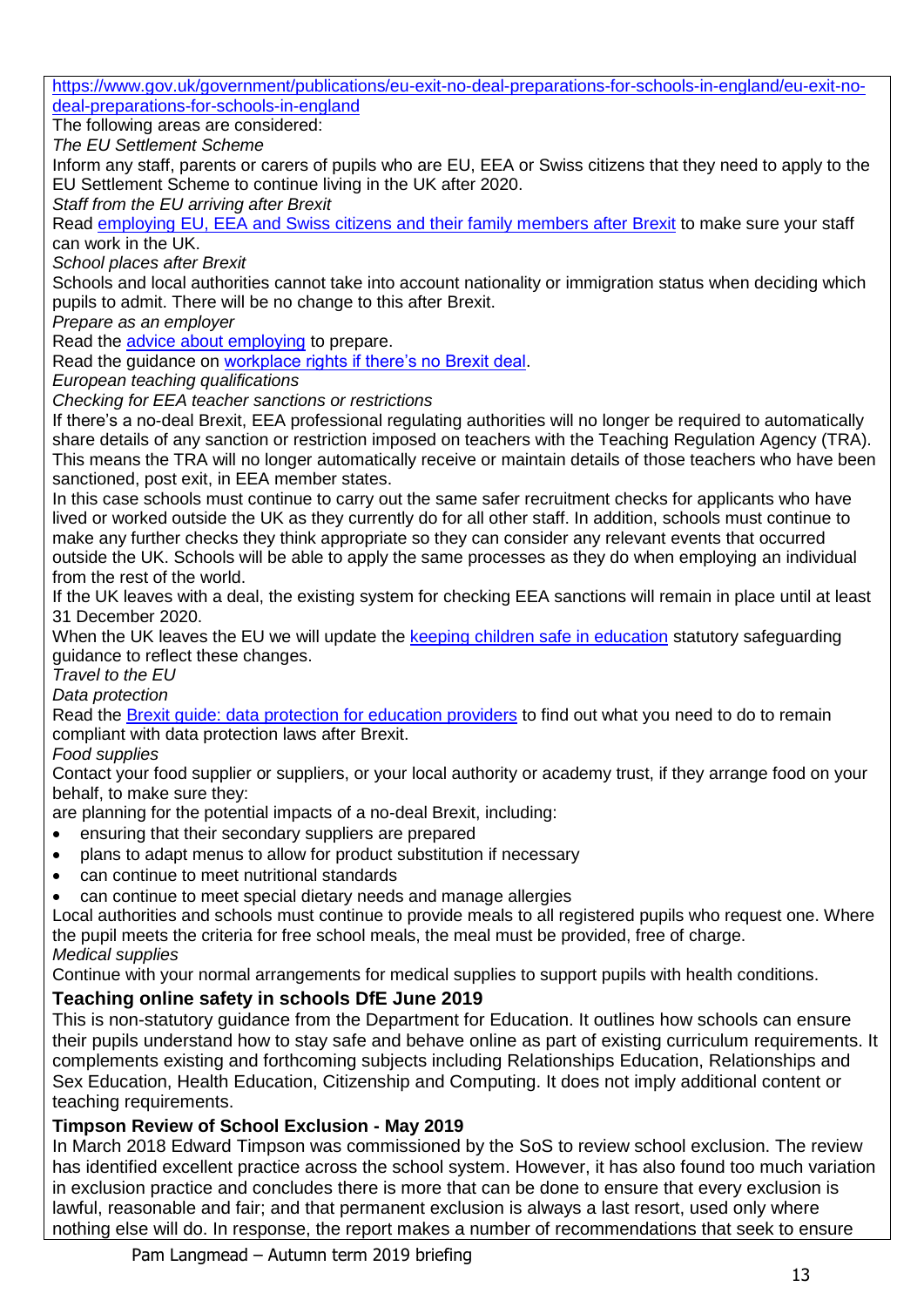that exclusion is used consistently and appropriately, and that enable our schools system to create the best possible conditions for *every* child to thrive and progress.

#### **Exclusions and behaviour guidance**

Following the Timpson Review into school exclusions, the Government plans to review exclusions and related guidance by Summer 2020.

#### **School Resource Management Toolkit**

Information, tools, training and guidance from the DfE to help with schools' financial planning and resource management. Last updated April 2019

[https://www.gov.uk/government/publications/supporting-excellent-school-resource-management/supporting](https://www.gov.uk/government/publications/supporting-excellent-school-resource-management/supporting-excellent-school-resource-management)[excellent-school-resource-management](https://www.gov.uk/government/publications/supporting-excellent-school-resource-management/supporting-excellent-school-resource-management)

#### **Relevant Documents and Guidance**

- Primary Accountability technical guidance 2019
- Timpson Review of School Exclusions
- Teaching online safety in schools DfE June 2019
- Workload Reduction Toolkit<https://www.gov.uk/guidance/reducing-workload-in-your-school>
- School Resource Management Toolkit [https://www.gov.uk/government/publications/supporting](https://www.gov.uk/government/publications/supporting-excellent-school-resource-management/supporting-excellent-school-resource-management)[excellent-school-resource-management/supporting-excellent-school-resource-management](https://www.gov.uk/government/publications/supporting-excellent-school-resource-management/supporting-excellent-school-resource-management)
- Schools statutory guidance https://www.gov.uk/government/collections/statutory-guidance-schools

- Download the primary accountability guidance for 2019
- Use the DfE guide to teaching online safety in schools
- Read and use the Brexit preparation guidance for schools
- Submit school census data by 30 October
- Determine teacher's pay in line with STPCD 2019 before 31 October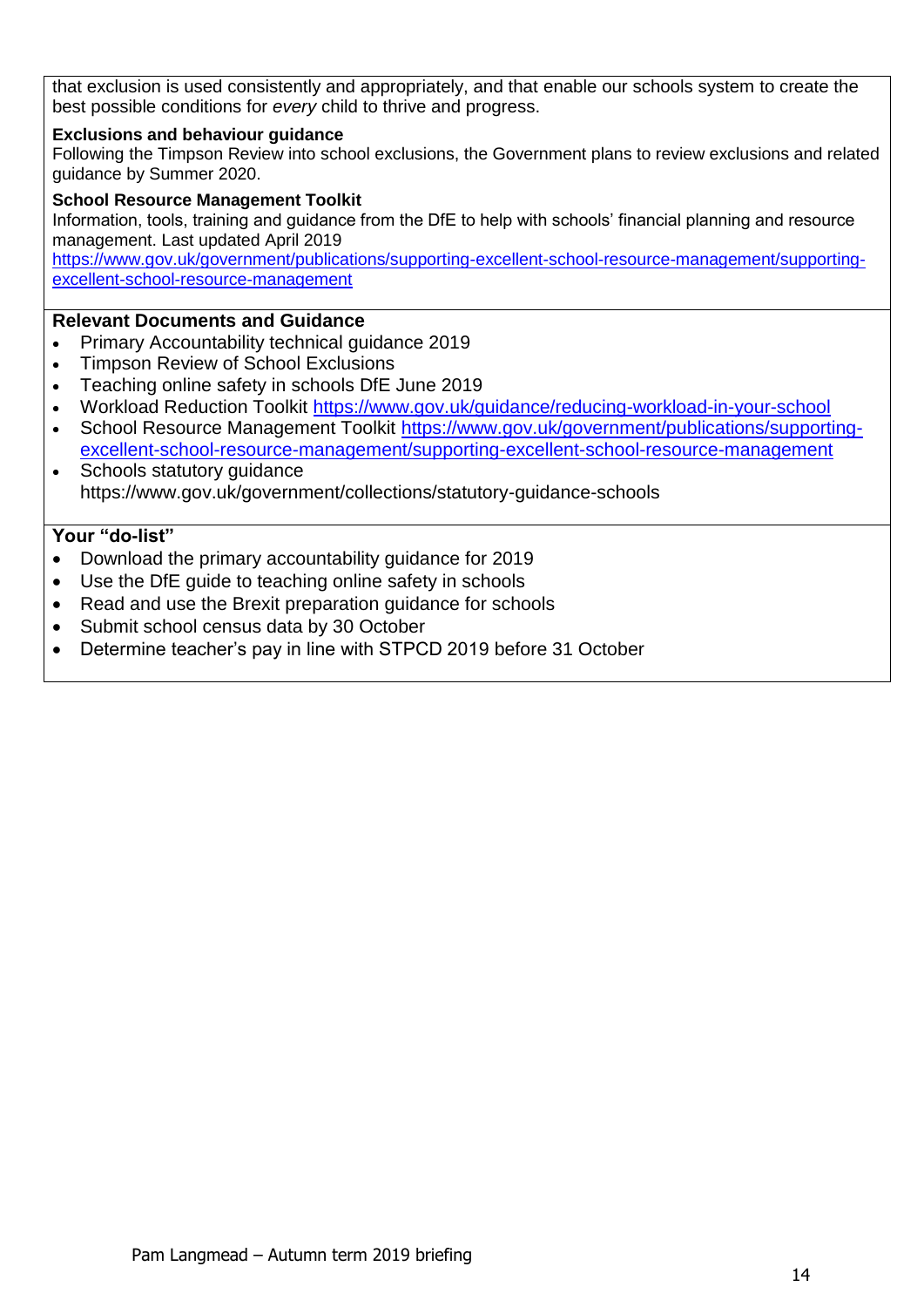## **Key information**

#### **Education Team structure**

Catherine Hutley has been appointed as the Assistant Director for Mid (taking over from Liz Cornish) and Stephen Chynoweth is the Early Years and Education Lead for North East (taking over from Lyn Wright).

#### **Supporting Success; Enabling Excellence**

New system, replacing the Excellence in Essex document. SEP days will now be allocated to individual schools based on their need for support in a number of areas, including attendance, Early Years, SEND, disadvantaged, gender, school performance (Ofsted, phonics, KS1, KS2 etc), other intelligence (including leadership), exclusions and safeguarding. Need will be largely determined by a desk-top exercise undertaken by the SEPs, followed by a visit to the school and discussion about what and how much support is available. A maintained school with a very high need for support could potentially be offered up to 9 days of improvement support; an academy up to 3 days of support. SLIS and other partnerships will now be allocated 3 days (whatever their size) to support strategic partnership effectiveness and development.

## **Essex Police, partnership working and the youth justice jigsaw**

*The new Youth Justice Team*

- 6 YJT staff, 0800-2000hrs Monday to Saturday
- Based at Essex Youth Offending (Chelmsford).
- Central point for consistent advice and guidance
- Dedicated landline / email.
- Assisting investigations & safeguarding.
- Sharing information and intelligence.
- Preparing & attending multi-agency panels.
- Formal launch 1<sup>st</sup> August 2019 soft launched last week!
- New weekly multi-agency out of court disposal panels to decide right course of actions:
- *33 Children & Young Person (CYP) Officers*
	- The officers that do the tricky partnership / policing for key cases involving children & YP.
	- Safeguarding / support / arrest.
	- Working with schools / colleges / YOT.
	- Administering outcomes from the multi-agency panels.
	- Attending case management meetings.
	- Attending risk management meetings with YOT.
	- Joint home visits where identified as necessary by YOT / CPT.

In addition

- 68 new town centre officers July 2019
- 50 new response officers Sept 2019
- 20 new gang investigators Nov 2019
- 20 new child abuse investigators Dec 2019
- 8 new CSE investigators Jan 2020
- 20 new 'schools' officers Feb 2020 aligned to cluster of schools (tbd)
- 20 new roads policing officers Mar 2020
- Violence and Vulnerability partnership
- 'Public health approach' to children and YP affected by gangs/drugs
- £2.7m identified for partnership activity / diversion / safeguarding this year

#### **Maximising school attendance for children and young people with mental and physical health needs**

Education Access team, Education Directorate conferences

This conference will take place across four areas of Essex and will provide schools with information on Essex County Council's new medical policy. Suitable for senior leaders who lead on attendance in Essex schools supporting pupils in reception – key stage four.

The conference will focus on: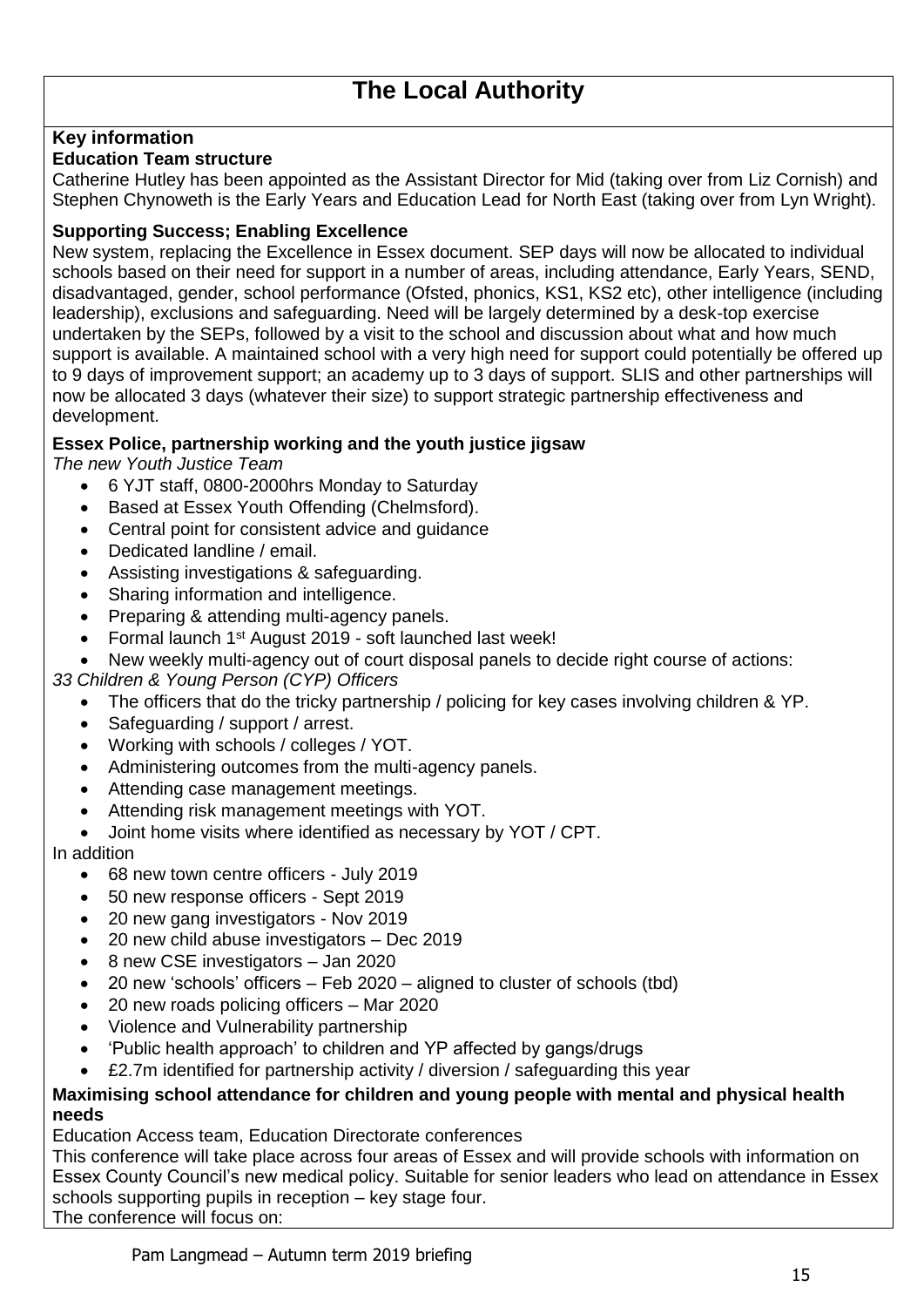- The school's role in the process of making referrals
- What support is available and where to find it
- The role of the Education Access team
- Meeting with AV1 robot (come and meet the new member of the team!)
- Looking at alternative methods for children and young people who are struggling to access education
- Myth debuster
- Meeting your quadrant teams and the Education Access team
- Recognising the difference between attendance and medical needs.

| Date              | Time                                         | Location |
|-------------------|----------------------------------------------|----------|
| 30 September 2019 | $9.15$ (for $9.30$ start) $- 2.00$ Basildon  |          |
| 4 October 2019    | $9.15$ (for $9.30$ start) $-2.00$ Chelmsford |          |
| 7 October 2019    | $9.15$ (for $9.30$ start) $- 2.00$ Mersea    |          |
| 11 October 2019   | $9.15$ (for $9.30$ start) $- 2.00$ Harlow    |          |

To book your place please visit: consulations.essex.gov.uk/workforce-development-1/fc05f1fa

## **Education Access Arrangements**

Please use the following email addresses if you need to make contact with the team:

- To discuss a pupil who has been excluded or is at risk of exclusion [exclusions@essex.gov.uk](mailto:exclusions@essex.gov.uk)
- To discuss a pupil unable to attend school because of medical issues [medical@essex.gov.uk](mailto:medical@essex.gov.uk)
- To discuss a pupil placed on a reduced timetable [provision@essex.gov.uk](mailto:provision@essex.gov.uk)
- To discuss a pupil that has gone missing [childrenmissingeducation@essex.gov.uk](mailto:childrenmissingeducation@essex.gov.uk)

## *Education Access Specialists*

Nicky Turp – West – [nicola.turp@essex.gov.uk](mailto:nicola.turp@essex.gov.uk) Melissa Brooker – South – [melissa.brooker@essex.gov.uk](mailto:melissa.brooker@essex.gov.uk) Ross Thompson – NE – [ross.thompson@essex.gov.uk](mailto:ross.thompson@essex.gov.uk) Gemma Keating – Mid – [gemma.keating@essex.gov.uk](mailto:gemma.keating@essex.gov.uk) *Education access co-ordinators:* Mid and NE – Samia Uddin – [samia.uddin@essex.gov.uk](mailto:samia.uddin@essex.gov.uk) South and West –Julia Millar-Robinson [Julie.millar-robinson@essex.gov.uk](mailto:Julie.millar-robinson@essex.gov.uk) Generic email address [exclusions@essex.gov.uk](mailto:exclusions@essex.gov.uk)

## **Essex headline provisional data**

The headline provisional data for 2019 is:

Early Years – Good Level of Development 74%

Key Stage 2 –At least Expected Standard in Reading, Writing and Maths 66%

Key Stage 4 – Pass 9-4 65% and 9-5 41% in English and Maths

Key stage  $5$  – Entries with  $A^*$ -C Passes – 76%

Ofsted Primary \* - Schools judged Good or Outstanding – 90.1% compared to 87.5% nationally Ofsted Primary\* - Pupils attending a school judged good or outstanding – 90.0% compared to 87.7% nationally

Ofsted Secondary\* - Schools judged Good or Outstanding – 84.4% compared to 75.9% nationally Ofsted Secondary\* - Pupils attending a school judged good or outstanding – 85.8% compared to 79.7% nationally

Ofsted All\* - Schools judged Good or Outstanding – 89.1% compared to 86.0% nationally

Ofsted All\* - Pupils attending a school judged good or outstanding – 88.3% compared to 84.6% nationally \*As at 31 July 2019

## **Local Authority priorities**

The priorities for this forthcoming academic year remain similar to those of the previous years as we continue to drive improvement across the county to ensure all children can achieve at the highest levels. The overarching priority is to work in partnership to create as an inclusive education system as possible that meets the needs of all children and young people.

To that extent, SEND will continue to be the highest priority. Last year the Headteacher Roundtable launched the Essex Inclusion Statement and we continue to ask all schools to sign this statement, along with Essex County Councillors and Essex MP's.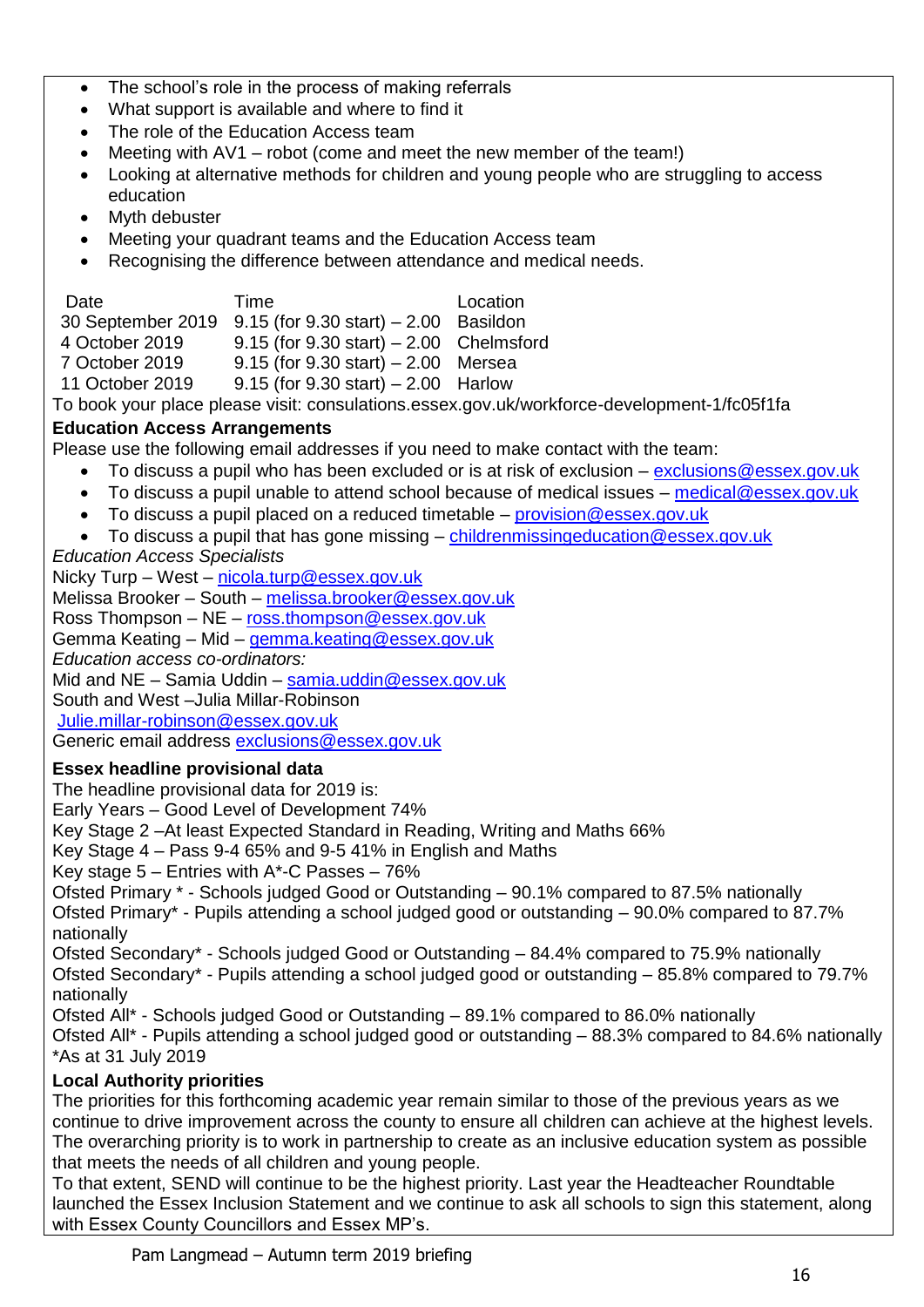The Trauma Perceptive Practice Programme (TPP) has now been developed and is currently being piloted in Basildon and Clacton. The programme will be fully ready by the end of this term with a complete plan for its roll out in place from January 2020.

Towards the end of the last academic year, we restructured the council's SEND workforce; the new structure will be implemented in January 2020; therefore we will use this Autumn term as a period of transition between the two structures. This gives us the opportunity to work closely with schools, colleges and pre-school settings to share the vision for SEND, how the new structure will work and the timeline for implementation. The new structure is significantly different from the current model and will require new ways of working for all. We therefore want to engage in a greater level of detail to ensure that everybody is clear about the expectations of the service as we launch in 2020.

## **SEND Inclusion statement**

Last year ECC and the SEN Headteacher Roundtable group launched the Essex Inclusion Statement that was produced by the Headteacher Roundtable and asked all schools and governing bodies to sign up to the statement. At the meeting in July 2019, the Headteacher Roundtable discussed progress – at that point around 30 % of primary schools, 33% of secondary schools and 80% of special schools had signed the inclusion statement. It was agreed that there are a number of reason that schools have not signed the statement. Some feel that it commits them to a standard that they cannot attain, although it was agreed that the statement does not contain anything more than the requirements of DfE guidance on exclusions and the SEN Code of Practice. In other cases, governors may have resisted the idea of signing, and some schools feel that it is a directive by the LA.

However, it was agreed that the lack of sign-up does not indicate that 70% (of primaries) are not inclusive, and the Roundtable should try to ascertain the reasons that schools have not signed; it was suggested that some simply didn't feel that it would make a difference. I agreed to canvas feedback in the autumn term headteacher briefings – please see the feedback form in your pack.

The inclusion statement and sign-up form (plus the current list of schools that have signed) are available at <https://schools.essex.gov.uk/pupils/sen/Pages/SpecialEducationalNeedsAndAdditionalEducationalNeeds.aspx>

#### **School year dates 2019/20**

The school year dates are available on the Infolink. However, make sure that you have noted that the May bank holiday 2020 has been changed for VE Day anniversary. Next year's early May bank holiday will be moved back by four days for the whole of the UK to coincide with the 75th anniversary of VE Day. May Day is traditionally held on a Monday but will be put back to **Friday 8 May 2020** (Pity the poor publishers who have had to reprint calendars and diaries!)

## **Provision of Broadband in Essex schools**

The Essex Schools Broadband service will cease from the end of March 2020. Schools will need to find alternative providers for their service, but work is ongoing to offer support and advice.

## **Sale of EES**

The sale of EES for Schools is now complete and the organisation transferred to its new owners on Friday 21 June. The new company name is Juniper Education. The website states: *Beyond a new name and brand, we are still the same company and team, and it's business as usual – the teams delivering our services going forward are the same teams that were delivering our services before the sale. Juniper Education brings the investment we needed to enable us to offer our customers a far wider range of high quality, integrated products and services, which you will benefit from over time.* <https://www.eesforschools.org/>

#### **Essex Teaching Awards 2020**

The nomination process is now open and will close on Sunday 3 November 2019.The nomination survey can be found at https://consultations.essex.gov.uk/workforce-development-1/976946c2/

#### **Essex Jobs website and Jobscene**

The LA has extended the contract for the **Essex Jobs website** and has managed to keep the subscription cost consistent with new features to be added later this term. They have also reviewed the sustainability of 'Jobscene' the emailed weekly paper version of jobs as content has been on a steady decline due to shrinking school budgets; unfortunately this is no longer viable so the last publication of this will be Monday 21 October 2019.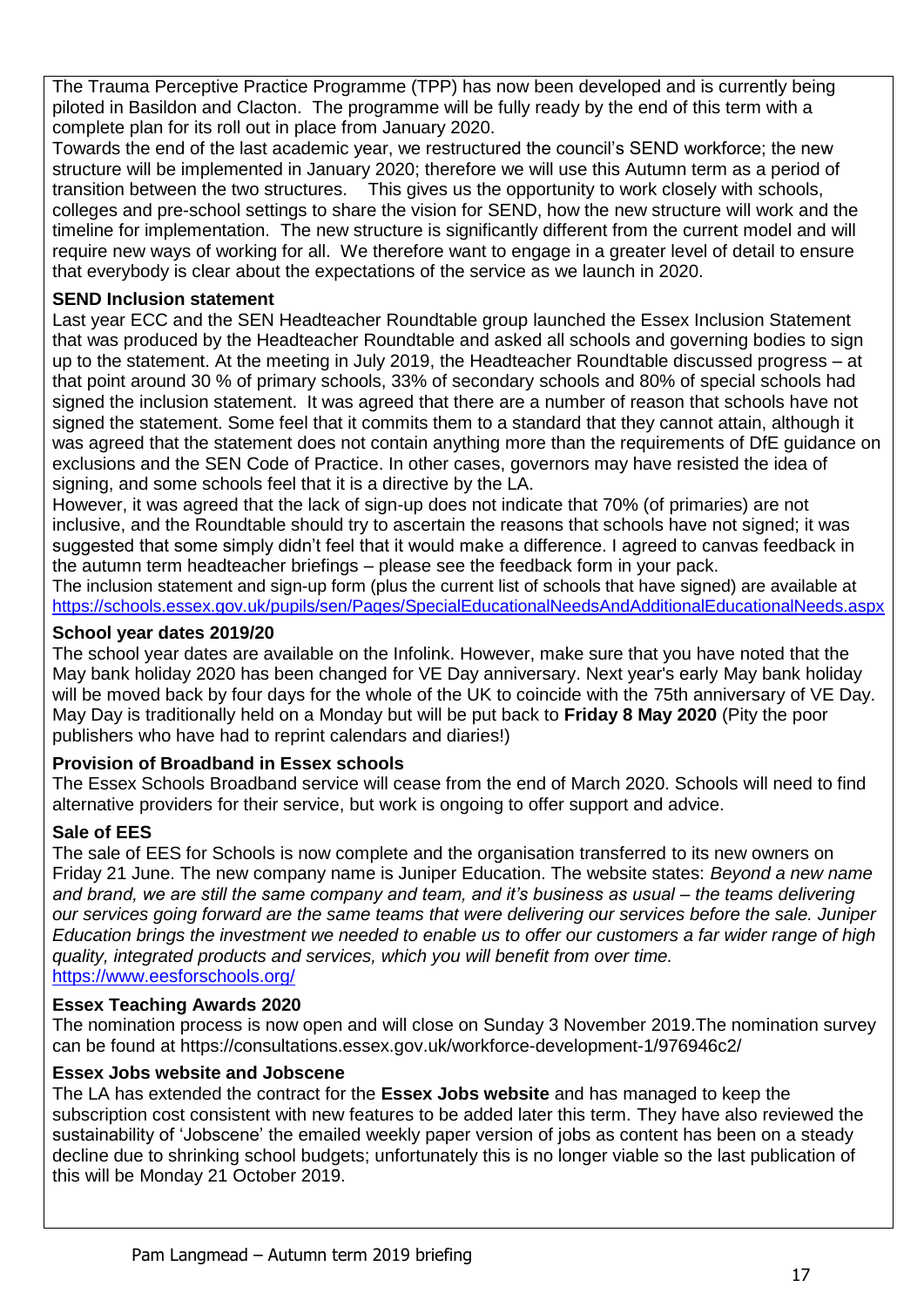### **Relevant Documents and Guidance**

- Education Essex weekly newsletter
- Medical attendance conference flyer
- Information about the new School Effectiveness Team structure <http://schools.essex.gov.uk/info/director/Pages/default.aspx>

- Make a note of the new Education Team members in your quadrant and contact them if you need support, advice or guidance.
- Book onto the medical attendance conference
- Make sure that you have a new log-in for the Juniper Education website (formerly EES)
- Consider signing the Inclusion Statement
- Attend the termly headteachers' meetings to be kept up to date on LA plans, strategy and information
- Nominate a colleague for the Essex Teaching Awards
- Make sure you read/see Education Essex each week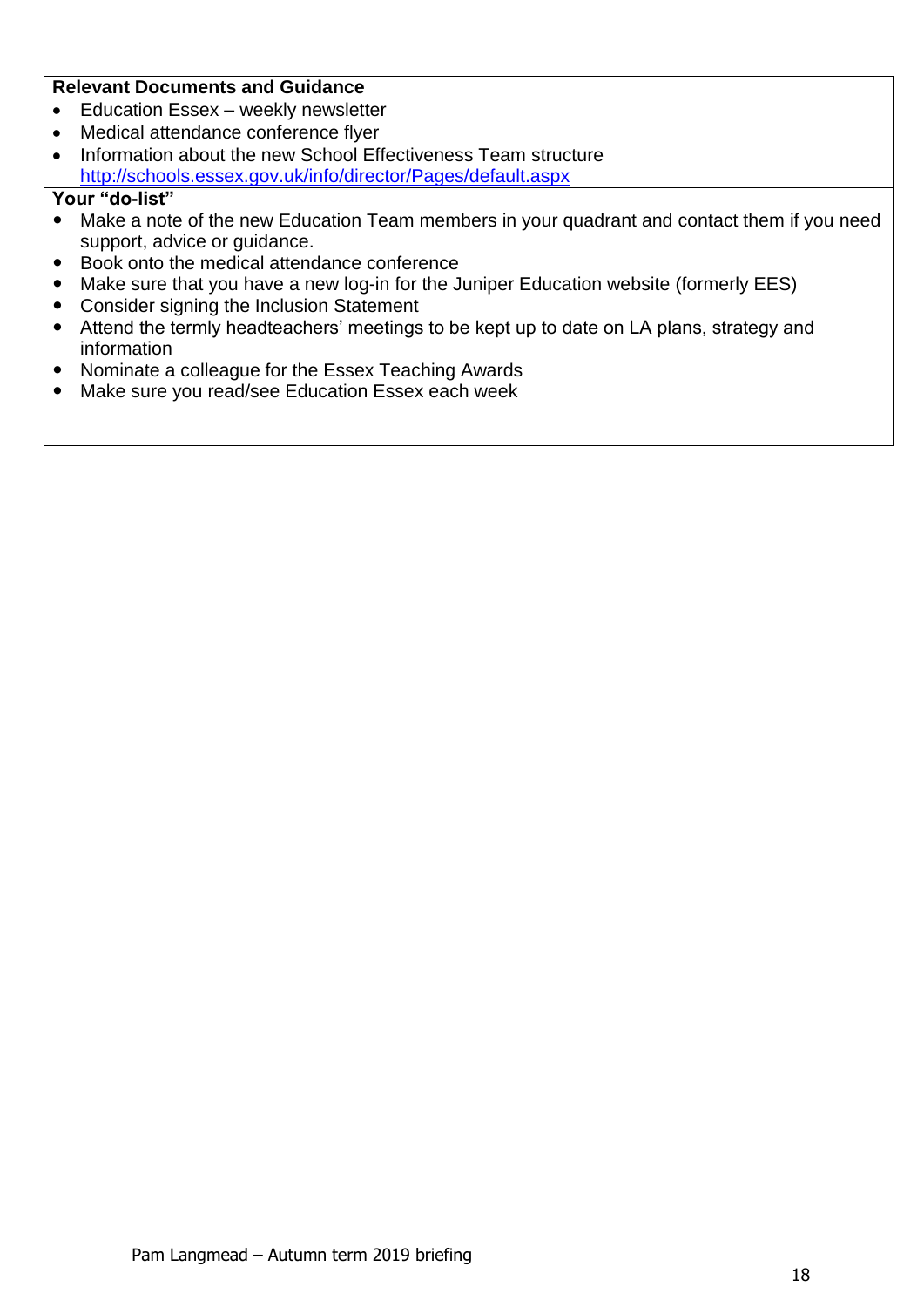## **Data Protection**

## **Key information**

## **Privacy notice update and guidance from DfE**

DfE guidance produced in August 2019 explains the importance of using a privacy notice to educational establishments and local authorities. It contains information to explain what a privacy notice is, when it should be issued and what information DfE would expect it to contain.

It is important to note that this document provides tips and guidance only. It does not constitute formal legal guidance, a school / local authority is ultimately responsible for its own data protection procedures and compliance with legislation.

The DfE has also updated the model privacy notices, which can be found at

The following updates have been made:

21 August 2019 Updated privacy notice user guide and suggested templates for pupils, school workforce, local authority, looked-after children and children in need. Update covers parental consent to prevent the sharing of additional pupil information with local authorities and youth support services.

30 July 2019 Updated in 'Privacy notice: suggested text for a school governor'. The document now uses the terminology 'individuals in governance roles in maintained schools and academy trusts'.

## **Subject access response time**

August 2019: update to subject access request response time

The ICO have updated their guidance on [subject access requests](https://ico.org.uk/for-organisations/guide-to-data-protection/guide-to-the-general-data-protection-regulation-gdpr/individual-rights/right-of-access/) (SARs) following a ruling from the European Court of Justice.

It now says that the one month response deadline starts from the day the request is received, rather than the day after. For example, a SAR received on 3rd September should be responded to by 3rd October.

In most cases, you:

- Must provide the information **free of charge**
- Must comply within **1 month**
- Should provide the information in a commonly used electronic format, if the request was made electronically

## **IRMS toolkit**

May 2019: update to the IRMS toolkit for schools

There's a new version of the toolkit for schools from the Information and Records Management Society (IRMS). Find it [here.](https://irms.org.uk/page/SchoolsToolkit) <https://irms.org.uk/page/SchoolsToolkit>

If you've been using the toolkit to set retention periods for your records, it's worth checking the new version. It appears most of the old recommendations remain in place, but the IRMS have added guidance on new documents. There's also brand new guidance on:

- Social media
- Storing physical records
- The GDPR

A separate module with additional information for academies is also expected this month, according to the [IRMS website.](https://irms.org.uk/page/AcademiesToolkit) Another module for independent schools is in development.

## **Data Protection in the event of Brexit**

This online guide sets out the steps education providers must take to remain compliant with data protection laws when the UK leaves the EU.

<https://www.gov.uk/guidance/eu-exit-guide-data-protection-for-education-providers>

## **Relevant Documents and Guidance**

- Data Protection Toolkit July 2018
- Annual review of school records and safe data destruction checklist
- EPHA website dedicated page [https://essexprimaryheads.co.uk/info-and-documents/data](https://essexprimaryheads.co.uk/info-and-documents/data-protection/)[protection/](https://essexprimaryheads.co.uk/info-and-documents/data-protection/)
- Online guide data protection in the event of Brexit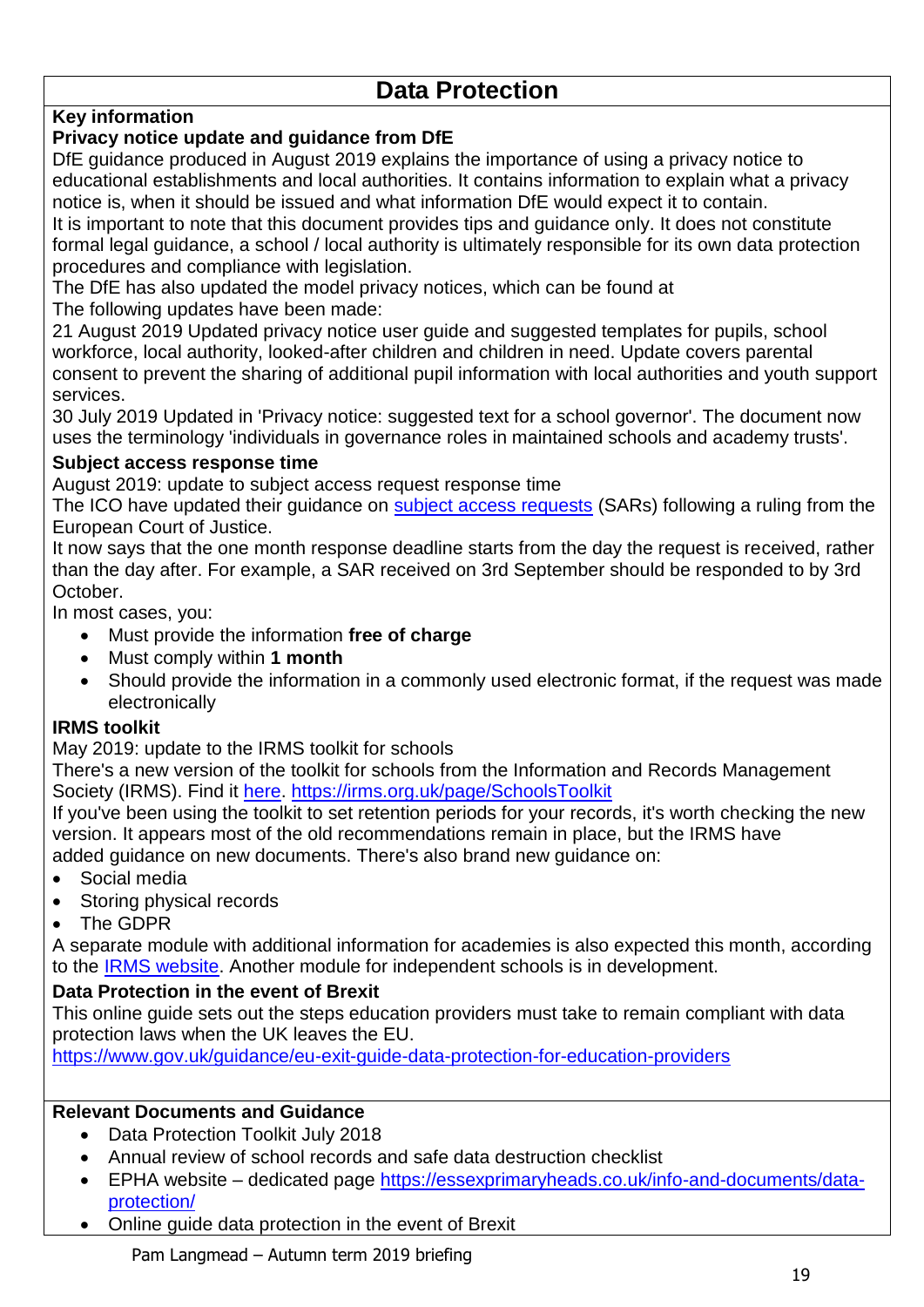<https://www.gov.uk/guidance/eu-exit-guide-data-protection-for-education-providers>

- Information Commissioner's Office https://ico.org.uk/
- Information Management Toolkit for Schools 2016
- Information sharing advice for safeguarding practitioners July 2017
- Essex Schools Infolink [https://schools-secure.essex.gov.uk/data/information](https://schools-secure.essex.gov.uk/data/information-governance/Pages/DataProtectionAct1998.aspx)[governance/Pages/DataProtectionAct1998.aspx](https://schools-secure.essex.gov.uk/data/information-governance/Pages/DataProtectionAct1998.aspx)

- Review your privacy notices using the DfE models and guidance
- Share the new guidance, including preparation for Brexit, with your Data Protection Officer
- Review your records management policy in line with the updated IRMS toolkit
- Make sure new staff are aware of data protection requirements and good practice, using the 7-minute staff meeting presentations and handouts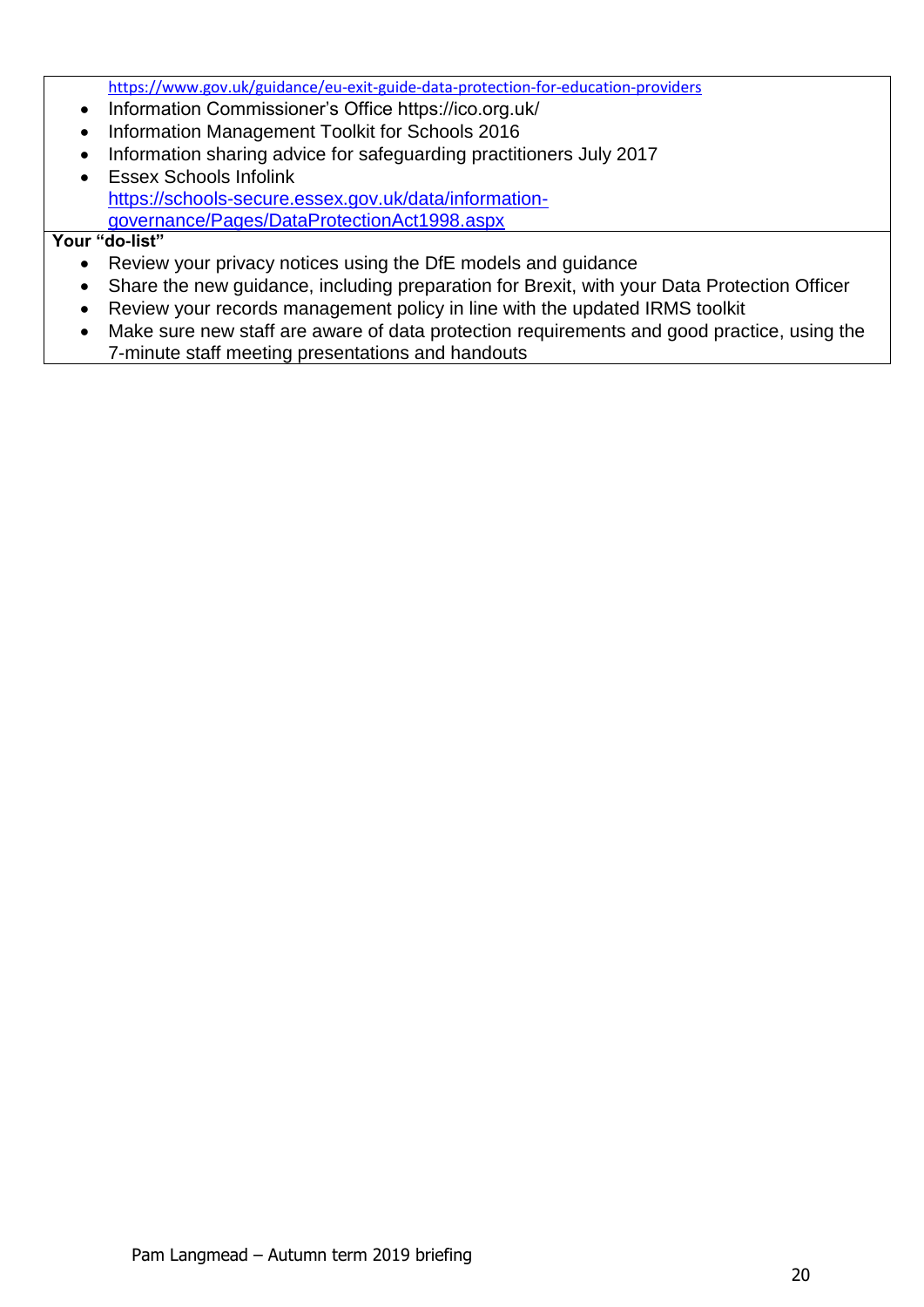## **Updating policies and the school website**

## **Key information**

#### **This term you need to review and adopt:**

- Child Protection Policy a new CP policy has been produced, relating to the new version of Keeping Children Safe in Education 2019 (August 2019)
- Code of Conduct HR model June 2019
- Pay Policy HR model September 2019 *(not available until STPCD is published)*
- Performance Management Policy HR model 2016
- Recruitment Policy HR model June 2019
- Medical needs policy Education Access team model August 2019

## **Children missing their education due to health needs – updated policy and referral form**

The Education Access team has produced a revised policy around referrals to their team when a pupil needs support with their education on medical grounds. The previous system is very dependent on schools / parents obtaining medical evidence and does not, in their view, look at the wider picture surrounding the issues and difficulties the school, family and young person are experiencing. In the past certain young people have slipped through the net and not been supported and, in other situations, schools may have made a referral without being fully aware of other avenues that could be used to support the pupil to remain in school.

The new policy and referral form asks for schools to seek advice on how best to support the pupil. This could be from the medical professions, EWMHS, EP, specialist teachers etc. The referral form will now ask what advice they have been given and how they have tried to make reasonable adjustments to support the pupil to remain in school. For pupils with SEN it will also ask how they have used their notional SEN funding.

It is hoped that this approach will allow schools, where they are struggling to get medical evidence, to feel they can make a referral and will also act as a prompt for schools that there are other options available to support young people.

## **HR reference proforma**

Has been updated

#### **Current ECC HR policy list for schools, academies and free schools**

| <b>Policy or procedure</b>                  | <b>Mandatory or</b> | <b>Current edition</b> |
|---------------------------------------------|---------------------|------------------------|
|                                             | recommended         |                        |
| Agency workers regulations                  |                     | <b>June 2013</b>       |
| Audit of HR function                        |                     | November 2015          |
| Capability procedure for all staff          | Mandatory           | May 2018               |
| Code of conduct                             | Required by KCSiE   | <b>June 2019</b>       |
| Cover and PPA                               | Recommended         | April 2016             |
| <b>Discipline and Dismissal</b>             | Mandatory           | May 2018               |
| <b>Equality and Diversity in Employment</b> | Recommended         | May 2018               |
| <b>Flexible Working</b>                     | Recommended         | May 2018               |
| Grievance                                   | Mandatory           | April 2019             |
| Leave of Absence (and guidance)             | Recommended         | May 2018               |
| Pay Policy                                  | Mandatory           | September 2018         |
| Performance Management (all staff)          | Recommended         | May 2018               |
| Pre-employment checks                       |                     | May 2018               |
| Probation procedure                         | Recommended         | <b>March 2019</b>      |
| Recruitment                                 | Mandatory           | <b>June 2019</b>       |
| Redundancy and restructuring                | Recommended         | October 2018           |
| Sickness Absence management                 | Recommended         | January 2019           |
| Sabbatical                                  | Recommended         | May 2018               |
| Whistleblowing                              | Mandatory           | May 2018               |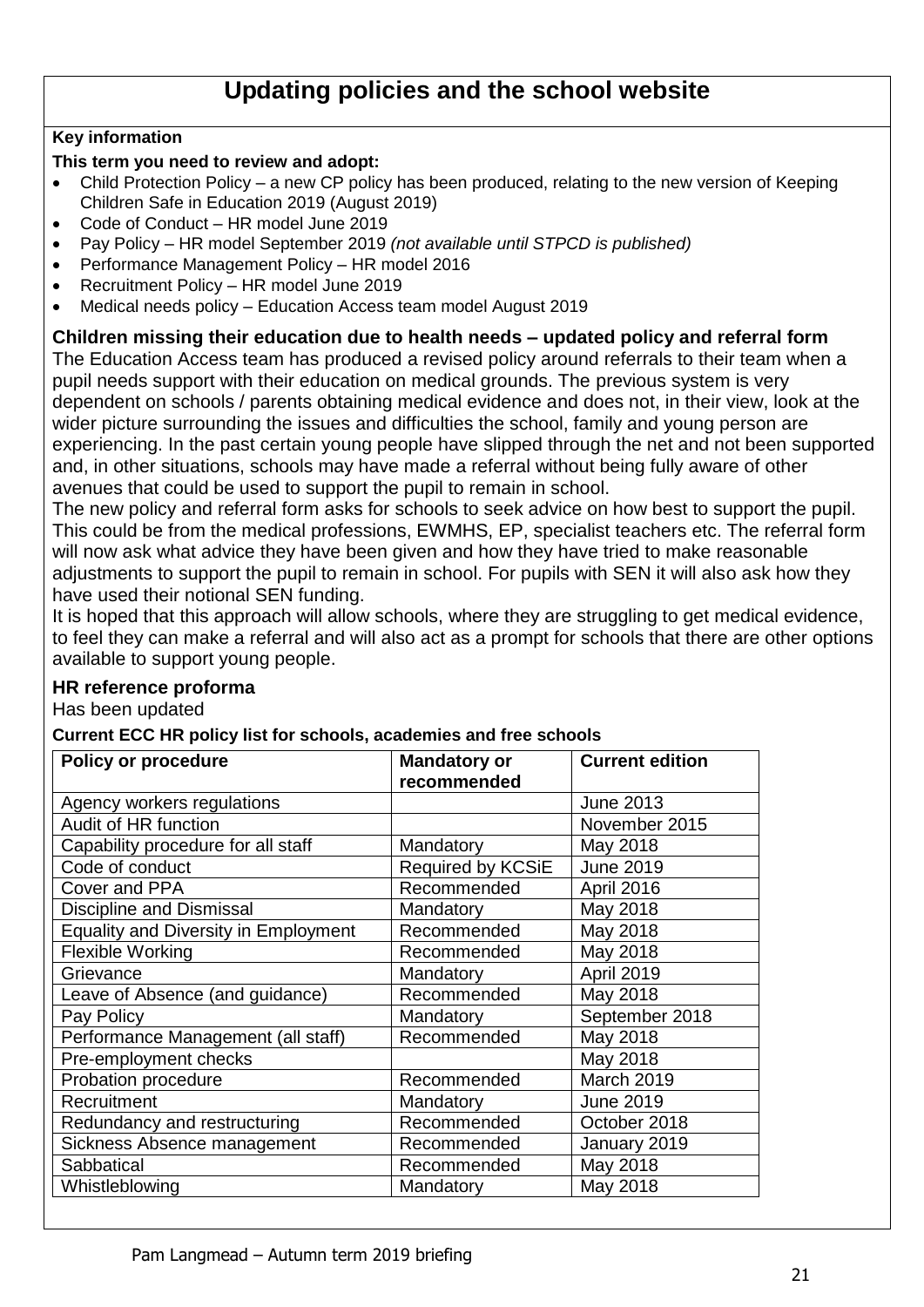#### **DfE statutory policy guidance**

The DfE has just produced an update of the statutory policy checklist. This is the first update from DfE since 2014, so it is very welcome (if a tad overdue!).

The DfE webpage and guidance can be found at

[https://www.gov.uk/government/publications/statutory-policies-for-schools-and-academy-trusts/statutory](https://www.gov.uk/government/publications/statutory-policies-for-schools-and-academy-trusts/statutory-policies-for-schools-and-academy-trusts)[policies-for-schools-and-academy-trusts](https://www.gov.uk/government/publications/statutory-policies-for-schools-and-academy-trusts/statutory-policies-for-schools-and-academy-trusts)

I have updated the EPHA checklists for academies and maintained schools, and they can be found on the EPHA website

There are a number of changes to note:

- The DfE now recommends an annual review of many of the policies. This may be "best practice" but doesn't recognise the workload involved in doing so. You and your governors can continue to decide the review frequency, unless a policy has a mandatory annual review (for example, the Safeguarding/Child Protection Policy)
- There are a number of new policies named in the list. These include:
	- o Protection of biometric information of children and schools and colleges
	- o School exclusion
	- o Children with health needs who cannot attend school
	- o Newly Qualified Teachers

I will speak to HR, to find out if they plan to provide new model policies for subscribing schools. In the meantime, adopting guidance, such as the Exclusions Guidance 2017, will ensure that the Governing Body is compliant.

#### **Website and policy checklists**

I have updated the website and policy checklists (in line with the new DfE guidance) for both maintained schools and academies – available on the EPHA website.

<https://essexprimaryheads.co.uk/info-and-documents/model-policies/>

#### **Relevant Documents and Guidance**

- HR list of policies for schools, academies and free schools available on the secure log in of EES [http://www.eesforschools.org](http://www.eesforschools.org/)
- DfE website requirements <https://www.gov.uk/guidance/what-maintained-schools-must-publish-online>
- EPHA website requirements checklists [https://essexprimaryheads.co.uk/info-and](https://essexprimaryheads.co.uk/info-and-documents/model-policies/)[documents/model-policies/](https://essexprimaryheads.co.uk/info-and-documents/model-policies/)
- EPHA statutory policy checklists <https://essexprimaryheads.co.uk/info-and-documents/model-policies/>

- Adopt the new Child Protection Policy (August 2019) personalised with your own school's procedures
- Adopt the new version of the Medical Needs policy and use the new version of the referral form
- Adopt Pay and Performance Management Policies for the year ahead
- Update your policies with the most up to date versions of the HR policies (if you buy in to Essex HR), including the new Code of Conduct and Recruitment
- Use the new reference proforma, produced by HR
- Check the EPHA statutory policy lists to ensure that your schedule is complete September 2019
- Update your website in line with most recent guidance, using the checklists provided by EPHA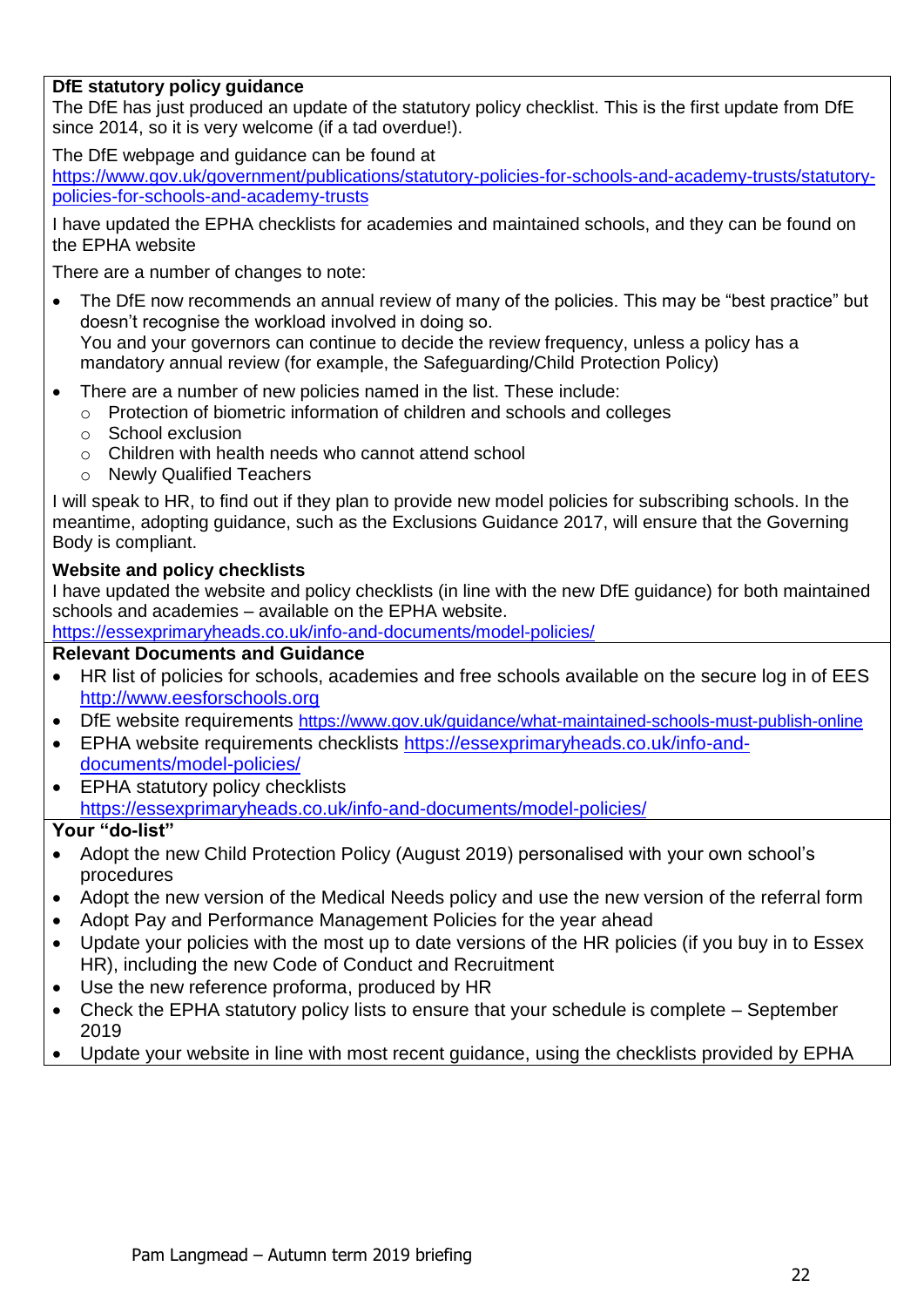## **Academies Update**

## **Key information**

## **Academies Financial Handbook 2019**

This handbook is a key document that sets out the financial framework for academy trusts reflecting their status as companies, charities and public bodies. It balances requirements for effective financial governance and management of funds, with the freedoms that trusts need over their day-to-day business.

Compliance with the handbook is a requirement in trusts' funding agreements with the Secretary of State. The changes will apply differently depending on whether you're in a MAT

These are trust level-responsibilities, so as a leader in a:

- Single academy trust, you need to be implementing these changes yourself, though some will fall to your board of trustees (see the audit committee and executive pay sections)
- School within a MAT, your responsibility for these changes depends on which financial responsibilities are delegated to you. Different MATs have different levels of centralised finance. Similarly, we know some school-based staff will do some trust-level work. You'll know best which of these changes affect your dayto-day, and which are just useful to be aware of

#### *Internal scrutiny (aka internal audit): new principles*

The options for how the trust needs to carry out internal scrutiny remain the same, i.e. one of (or a combination of):

- Employing an in-house internal auditor
- A bought-in service
- A non-employed trustee
- Peer review from another trust's CFO or finance staff

However, there's a new set of principles the trust must meet from September (page 27). These say that your trust's approach to internal scrutiny must:

- Be independent and objective, and not performed by the accounting officer, CFO or other member of the finance team
- Be done by someone "suitably qualified and experienced" and "able to draw on technical expertise as required"
- Be covered by a scheme of work set by the audit committee and informed by risk
- Be timely, with work spread appropriately over the year so higher risk areas are reviewed in good time
- Include regular updates to the audit committee, with a report to each committee meeting and an annual report

Your trust must also keep its approach to internal scrutiny under review, considering whether the approach remains suitable when your trust changes in size, complexity or risk profile.

*New requirement to submit internal audit report to the ESFA*

Whoever carries out the internal scrutiny work must also submit an annual summary report to the ESFA alongside the audited annual accounts. It should cover the areas reviewed, key findings, recommendations and conclusions. Your trust will also have to provide the ESFA with any other internal scrutiny reports if requested.

#### *Whistle-blowing procedures: new requirements*

The requirement to have whistle-blowing procedures, and for the trust to respond to concerns raised under them "properly and fairly", isn't new. However, there's more detail on what trusts must have in their procedures and how they should inform staff.

From September 2019, your trust must (page 22):

- Have trustees agree the procedure
- Make sure all staff are aware of the procedures, and how concerns will be managed

In addition, your trust should appoint at least one trustee and one member of staff who staff can report concerns to.

All staff should know what protection is available to them if they report a concern, what type of wrongdoing is covered by whistle-blowing procedures and who they can approach.

*Risk registers are now a 'must', not just a 'should'*

This isn't hugely different, as there's a general requirement to manage risks in the 2018 handbook. However, the risk register itself is now a requirement too (page 21).

The requirement for risk management to include contingency and business continuity planning is still in place as part of this.

*Publishing financial notices to improve*

From September, if a trust is issued a financial notice to improve, it'll have to publish it on its website within 14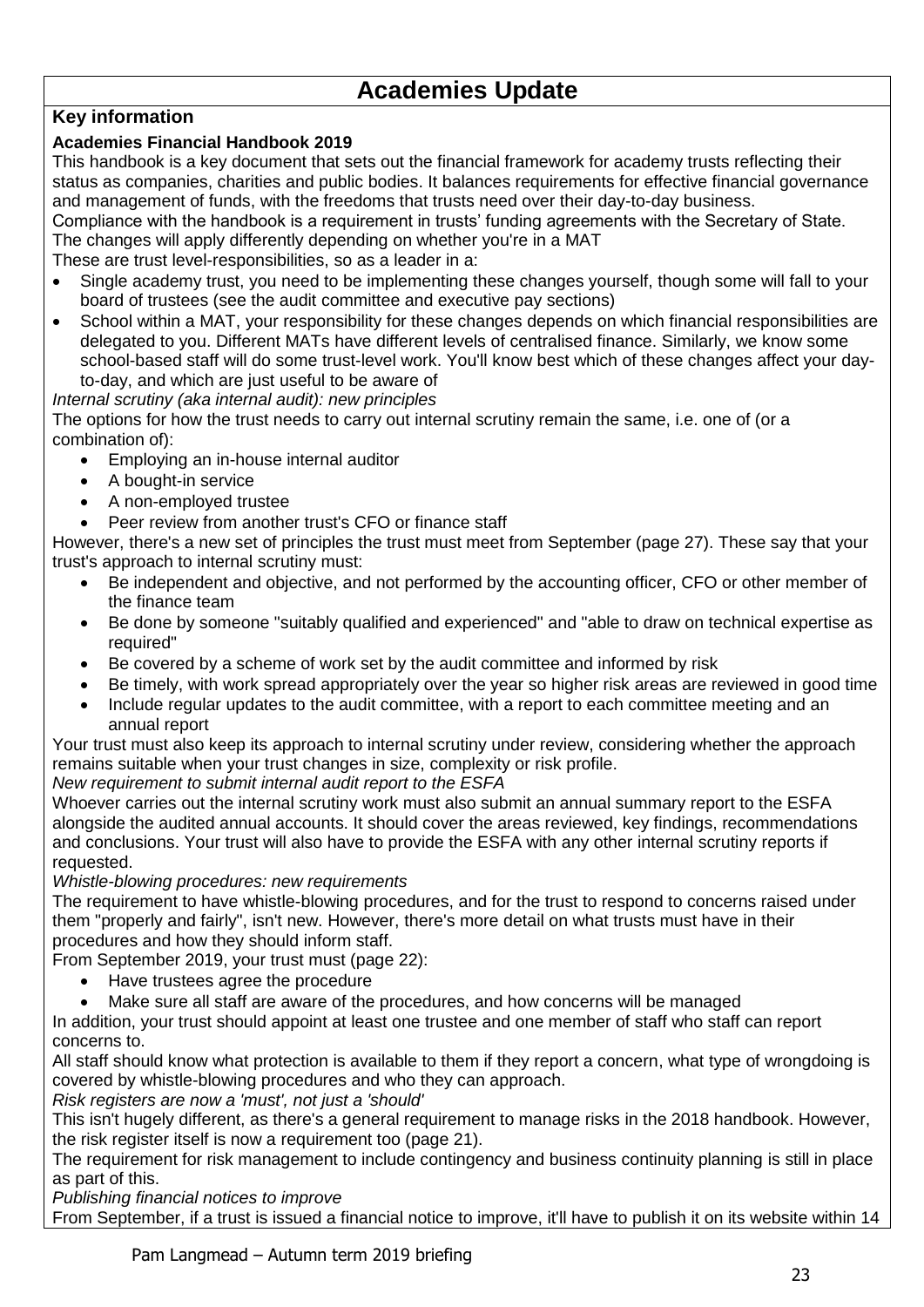days of the notice being issued. The trust can take it down when the notice is lifted by the ESFA (page 47). *Audit committee: more details on what it must do*

The requirement to have an audit committee isn't new, but the 2019 handbook has more detail on what the committee must do (pages 26 to 27). These requirements are more for the board than the leadership, but note that there's an expectation that the committee will:

Want reports from those carrying out audit work

Review the risk register to inform that work

*Executive pay: new considerations when setting*

This section isn't very different, but there are a couple of changes on making executive pay decisions (page 20):

- The handbook adds that these decisions should include "salary and any other benefits" ('other benefits' isn't clarified in the 2018 handbook)
- The board need to make sure they're aware of the broader business interests held by senior executives, and that any payments to executives in relation to such interests meet the transparency requirements in the academy accounts direction
- *Other, minor changes introduced in the handbook*

The other changes from the 2018 to 2019 handbook are relatively minor - they mostly either add additional details or change the wording of certain paragraphs.

#### **ESFA academies updates September 2019**

<https://www.gov.uk/government/publications/esfa-update-4-september-2019>

1. Information: Prime Minister boosts schools with £14 billion package

On Friday, 30 August, the Prime Minister [announced an investment of over £14 billion in primary and](https://www.gov.uk/government/news/prime-minister-boosts-schools-with-14-billion-package)  [secondary education between now and 2022 to 2023.](https://www.gov.uk/government/news/prime-minister-boosts-schools-with-14-billion-package)

The funding package for 5 to 16 schools includes £2.6 billion for 2020 to 2021, £4.8 billion for 2021 to 2022, and £7.1 billion for 2022 to 2023 compared to 2019 to 2020. This will bring the schools budget to £52.2 billion in 2022 to 2023.

Included in the package is:

- every secondary school will receive a minimum of £5,000 per pupil next year, with every primary school getting a minimum of £4,000 from 2021 to 2022
- £700 million extra for local authorities to support children with special educational needs and disabilities (SEND) in 2020 to 2021, so every pupil can access the education that is right for them, and none are held back from reaching their potential

We will issue further operational information for local authorities and academies in due course.

2. Information: academy funding allocation payment schedules are now available

We have uploaded academies' funding allocation payment schedules for 2019 to 2020 to the document exchange.

They are saved in the 'revenue funding' folder under the 2019 to 2020 academic year. Academies can access the document exchange by logging into **Information Exchange**, and choosing the document exchange tab at the top of the page.

If you cannot access your payment schedule, please contact us via the [ESFA online enquiry form.](https://form.education.gov.uk/en/AchieveForms/?form_uri=sandbox-publish://AF-Process-f9f4f5a1-936f-448b-bbeb-9dcdd595f468/AF-Stage-8aa41278-3cdd-45a3-ad87-80cbffb8b992/definition.json&redirectlink=%2Fen&cancelRedirectLink=%2Fen&consentMessage=yes)

3. Information: claims for 16 to 19 Bursary Fund for students in defined vulnerable groups

The online form to claim from the 16 to 19 Bursary Fund for students in defined vulnerable groups for the academic year 2019 to 2020 is now available on the [Student Bursary Support Service \(SBSS\) portal.](https://studentbursary.education.gov.uk/w/webpage/1619bursary)

#### **Relevant Documents and Guidance**

- Academies Financial Handbook 2019
- ESFA<https://www.gov.uk/government/organisations/education-and-skills-funding-agency>
- MAT2MAT Headteachers and CEOs can access these resources at *<https://www.hivelearning.com/mat2mat/> The passkey is M@T2M&T2017*
- Academies compliance documents <https://www.gov.uk/government/collections/academies-funding-payments-and-compliance>

- Download the Academies Financial Handbook 2019
- Submit your annual return by 19 January 2020
- Check ESFA information and bulletins and action as needed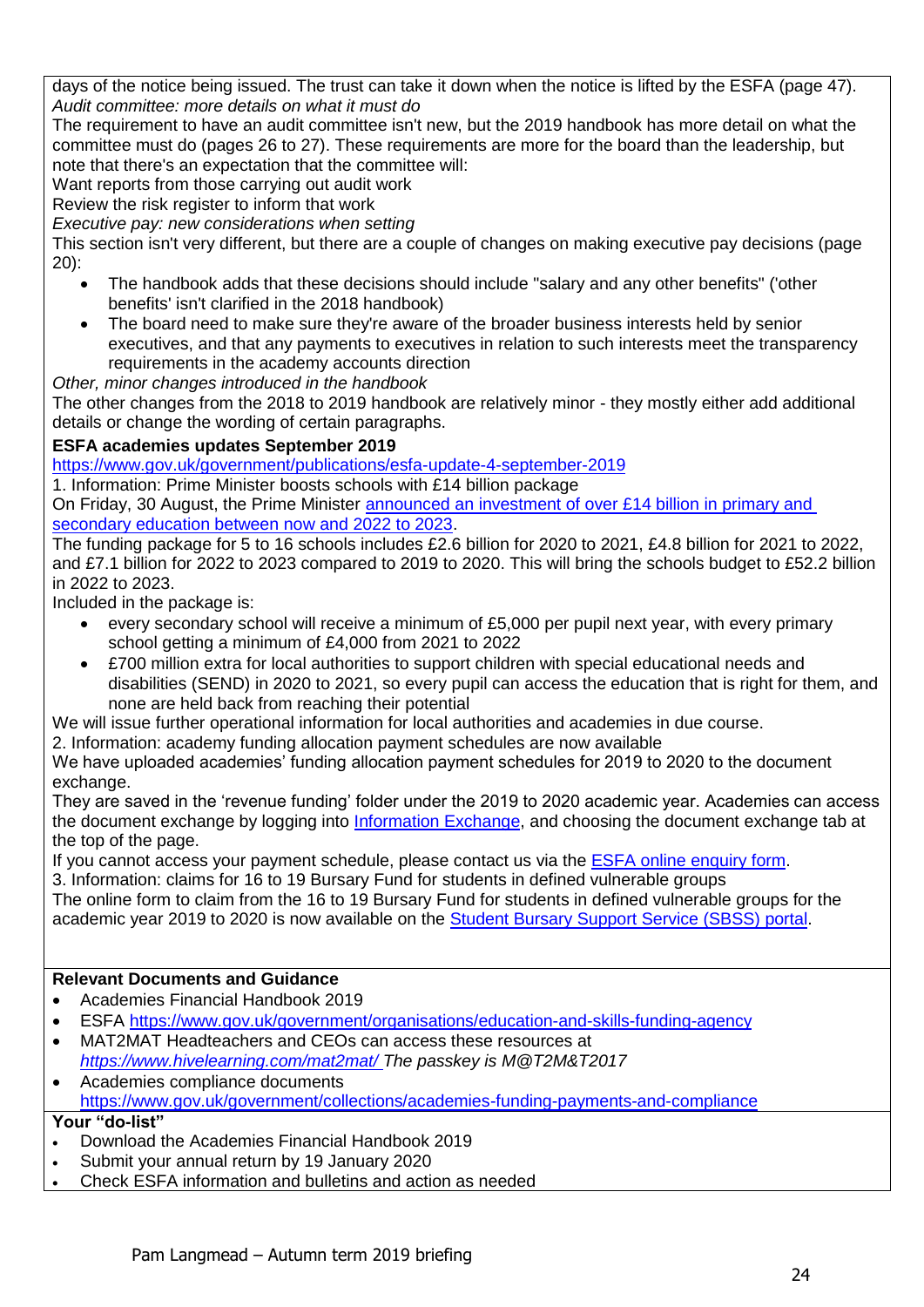## **The Governing Body**

### **Key information**

#### **Autumn term governing body business**

Governing bodies should review and adopt the following governance documents/undertake the following tasks annually– usually in the autumn term

- Governor code of conduct
	- Data consent form
	- Standing orders for the governing body
	- Delegation/decision planner
	- Personal and pecuniary interests (business interests)
	- Terms of reference for all committees (standing and statutory)
	- Governors' handbook and/or induction pack (if used)
	- Election of Chair and Vice-Chair of Governors (depending on the length of term of office determined by the Board)

#### **Involvement of governors in the School Led Improvement Partnership system**

Are your governors aware of and engaged with your school partnership? The Project Board is developing a Peer Review framework for governors. For more information contact Nicola Woolf at

[nicola.woolf@essex.gov.uk](mailto:nicola.woolf@essex.gov.uk)

#### **Academy and school governance: professional development**

*Governance leadership development programme*

The Department for Education (DfE) has contracted 5 organisations to provide a professional development programme until March 2020.

The governance leadership development programme offers support and development to a governor, as they work to increase the effectiveness of its governance.

It aims for:

increased capacity to improve the effectiveness of governing boards in line with the ['Competency framework](https://www.gov.uk/government/publications/governance-handbook)  [for governance'](https://www.gov.uk/government/publications/governance-handbook) (particularly boards' ability to provide strategic leadership and data-driven accountability for educational standards and financial performance)

greater involvement of governance leaders in sustainable and relevant peer-to-peer support networks that enable encouragement, support and sharing good practice with one another

*Governance clerking development programme*

The DfE is funding this programme, with £350 available for each eligible participant.

More information on the development programmes at

https://www.gov.uk/guidance/school-governors-professional-development

#### **Balance Education staff and governor training**

- Mental Health First Aid, Youth Champion (8-18 year olds) Wednesday 25<sup>th</sup> September
- Mental Health First Aid, Adult Champion Thursday 26<sup>th</sup> September
- Accredited Safer Recruitment  $-$  Monday  $7<sup>th</sup>$  October
- Governor Induction Saturday 12th October
- Designated Safeguarding Lead Monday 14<sup>th</sup> October
- Safeguarding for Governors  $-$  Wednesday 16<sup>th</sup> October
- Safeguarding for the Nominated Governor Wednesday 23<sup>rd</sup> October

If you require any further information on any of the courses mentioned, please do not hesitate to drop them an email at office@balanceec.com or if you prefer you can call to discuss your requirements on 01279-508032 Balance is very happy to deliver training on an in-house basis for an individual school or for a group of schools and can offer assistance with all levels of Headteacher recruitment.

#### **Relevant Documents and Guidance**

- Understanding your data A guide for school governors and academy trustees ESFA June 2018
- "Get information about schools"<https://www.get-information-schools.service.gov.uk/>
- National Governors Association<http://www.nga.org.uk/Home.aspx>

https://www.eescpdportal.org/essex-gov/cpd/content\_detail.asp?contentid=676

- Ensure that the annual governance tasks are on the agenda in the autumn term
- Ensure that your governors are informed and involved with your SLIS Partnership
- Access the information system for schools –and check and update yours if necessary
- Encourage your governors and clerk to attend training and check out the DfE development programmes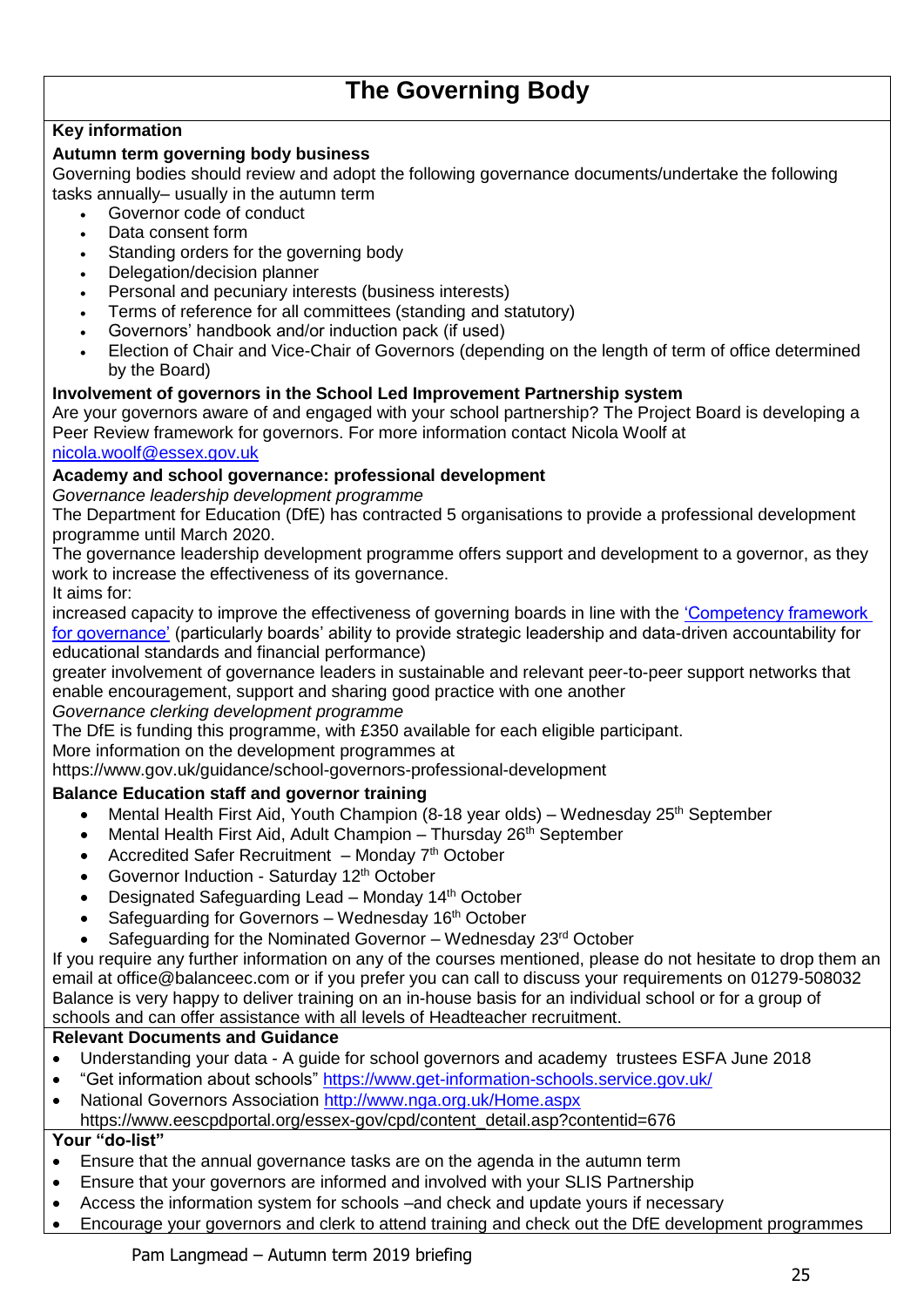## **EPHA events and dates**

#### **Key information**

#### **This term 49 primary schools in Essex have new headteachers** – **12 of them in South**

Jen Burdett Great Wakering Primary (Head of School) Russell Davies Doddinghurst Juniors (Interim Head of School) Maggie Elfenich Grange Primary Kelly Hamilton Fairhouse Primary Simon Holliday Castledon School (since April) Gill Marrion **Kelvedon Hatch Primary (Interim)** Catherine Morris St Helen's Catholic Infant School (Acting) Lisa Patient **Noak Bridge Primary (Acting)** Rachel Robinson Merrylands Primary Bradley Saunders Stambridge and Waterman Primary Academies Gemma Smith St Margaret's Academy, Bowers Gifford Gemma Thurston Kents Hill Infants Academy

## **10 of them in North East**

Dave Ashley Rolph CE Primary Sue Bridgman Montgomery Infants Rebecca Halls **Unity Primary Academy** Vicky Higgins Frobisher Primary Mark Millbourne Prettygate Infants and Juniors Sam Moseley All Saints Primary, Harwich Fiona Reid Mistley Norman Primary Nikki Sirett **Alton Park Juniors** Lucy Williams Unity Primary Academy Tania Wright **Mersea Island School** 

#### **16 of them in Mid**

Lisa Dale **Howbridge Juniors** 

## **13 of them in West**

Rebecca Black St Andrew's Juniors, Hatfield Peverel Dida Burrell White Court School Xanthe Glynn Southminster Primary Clare James Maylandsea Primary (Head of School) Emma Johnstone Powers Hall Academy (Acting) Sarah Meares Terling Primary (Acting) Stephanie Newland St Margaret's Toppesfield Karen Riddlestone Richard de Clare Primary Rowen Prigg St Michael's Juniors, Chelmsford Lesley Roche Our Lady Immaculate Catholic Primary Sally Sykes Finchingfield CE Primary Eileen Thorn Maldon Primary (from October) Lea Tyler Maldon Primary (Acting until half term) Justin Wrench Great Bradfords Juniors Lyndsey Wood St Cedd's CE Primary

Nikki Batt Moreton CE Primary Tara Bristow Alderton Infants (Acting) Casey Cox St James CE Primary Amy Dowling Chigwell Row Infants (Acting) Jodie Evans High Ongar Primary Jonathan Furness St John's CE Primary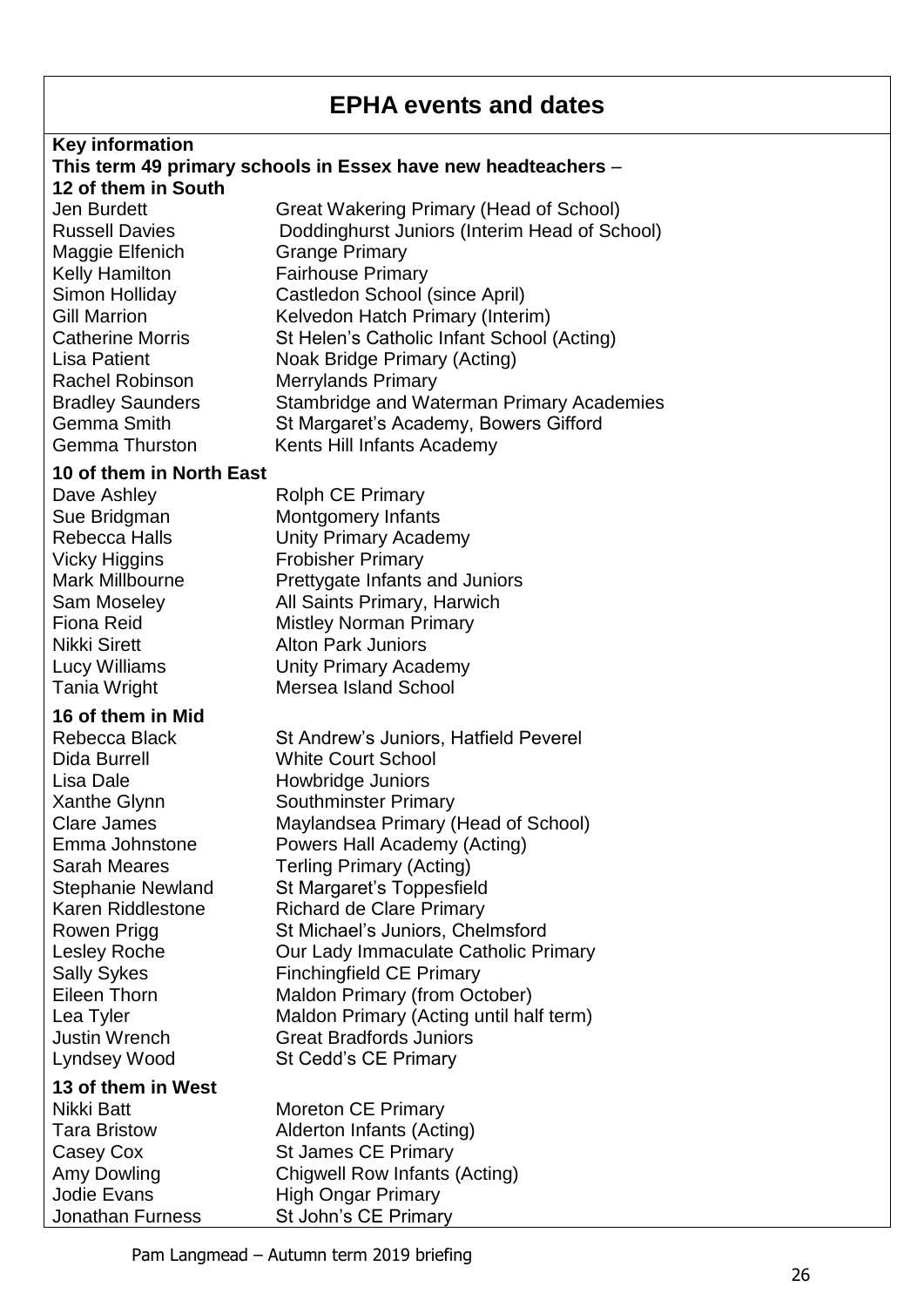Matt Hawley **Debden Primary** Chris Jarmain St Mary's CE Primary Saffron Walden Tina Kearney Oak View Special School Simon Rance Ashdon Primary Michael Ross St John Fisher catholic Primary Rebecca Sigston Ivy Chimneys Primary Gina Bailey William Martin Infants and Juniors

**The EPHA Colleague Supporter programme** has been set up for new and acting headteachers in primary-phase schools and for established headteachers who are new to Essex A Colleague Supporter is someone a new headteacher can rely on and talk to in complete confidence, about the early days of headship, their worries, what they need to know (and what you don't know you need to know!) They have the experience of being a headteacher in an Essex primary school (and are doing the job now) and fully understand the challenges and responsibilities a new head is facing, as well as knowing the satisfaction and sense of pride that the role gives every head.

For more information, or if you know of a new or acting headteacher who recently has started in post, please contact Pam Langmead at [pam@langmead.me.uk](mailto:pam@langmead.me.uk)

**County EPHA Annual General Meeting** 

Thursday 10 October 2019 Chelmsford City Football Club (9.00 am start)

## **EPHA termly headteacher meetings 2019-20**

**North East EPHA – Colchester United Football Stadium** 

Wednesday 13 November 2019 Wednesday 4 March 2020

Wednesday 10 June 2020

## **South EPHA – Holiday Inn, Basildon**

Thursday 14 November 2019

Thursday 5 March 2020

Thursday 11 June 2020

## **West EPHA – Stansted Business Centre, Takeley**

Wednesday 20 November 2019 Wednesday 11 March 2020 Wednesday 17 June 2020

## **Mid EPHA – Chelmsford City Football Club**

Thursday 21 November 2019 Thursday 12 March 2020 Thursday 18 June 2020 The minutes of these and other meetings can be found on the EPHA website.

## **Exclusions – getting it right first time**

Following the success of the short sessions we ran at the summer term, EPHA is now offering (heavily) subsidised all-day training, led by Tanya Callman, a barrister in the Edulaw Chambers. There are still a few places available for the training event on Monday 7<sup>th</sup> October. Please contact Pam Langmead if you want to attend.

## **Conferences**

Deputy Headteachers' conference – Friday 4 October 2019 – Colchester Football Stadium Key note speakers, Chris Quigley and Adam Kay – the programme and booking form were sent out in June. *(Now full up!)*

Headteachers' conference – Friday 20 March 2020 – Stock Brook Country Club (programme and booking form will be sent out in January 2020)

## **EPHA Primary Headteachers' Support Directory**

The document can be found on the EPHA website at [https://essexprimaryheads.co.uk/info-and](https://essexprimaryheads.co.uk/info-and-documents/welcome-pack/)[documents/welcome-pack/](https://essexprimaryheads.co.uk/info-and-documents/welcome-pack/)